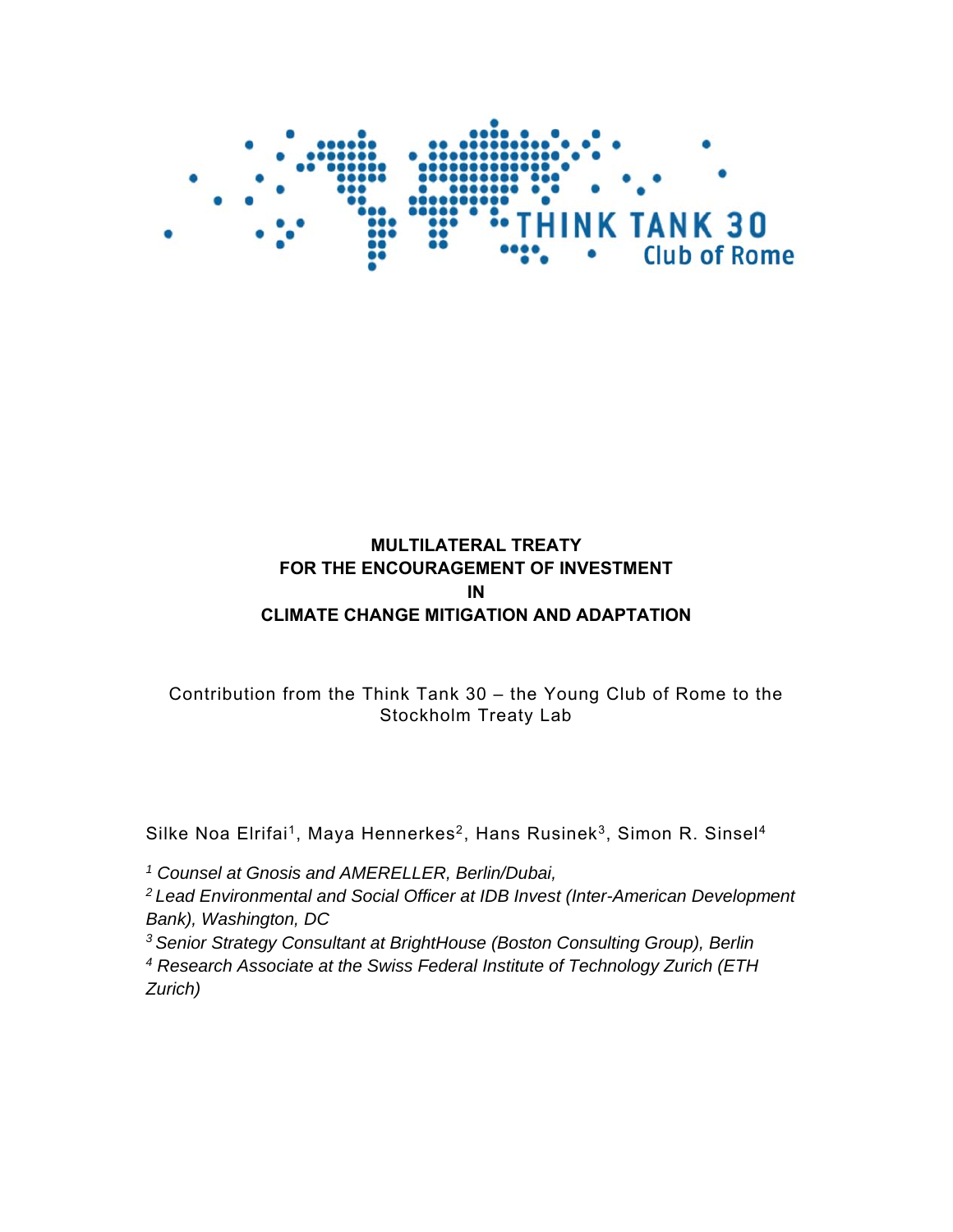### **CONTENTS**

| 1.             |                                                                             |  |
|----------------|-----------------------------------------------------------------------------|--|
| 2.             |                                                                             |  |
| 3.             |                                                                             |  |
| 4.             |                                                                             |  |
|                |                                                                             |  |
| 5.             |                                                                             |  |
| 6.             |                                                                             |  |
|                |                                                                             |  |
| 7 <sub>1</sub> |                                                                             |  |
| 8.             |                                                                             |  |
| 9.             |                                                                             |  |
| 10.            |                                                                             |  |
| 11.            |                                                                             |  |
| 12.            |                                                                             |  |
| 13.            |                                                                             |  |
| 14.            |                                                                             |  |
| 15.            |                                                                             |  |
| 16.            |                                                                             |  |
| 17.            | Access To Financial Support For Investments and Capacity Building  18       |  |
| 18.            |                                                                             |  |
|                |                                                                             |  |
| 19.            |                                                                             |  |
| 20.            |                                                                             |  |
|                |                                                                             |  |
| 21.            |                                                                             |  |
| 22.            | Settlement of Disputes between a Contracting Party and Investor(s) of other |  |
|                |                                                                             |  |
| 23.            |                                                                             |  |
| 24.            |                                                                             |  |
| 25.            |                                                                             |  |
| 26.            |                                                                             |  |
| 27.            |                                                                             |  |
|                | PART 6 OPTIONAL MULTILATERAL ARBITRATION AGREEMENT 28                       |  |
| 28.            |                                                                             |  |
|                |                                                                             |  |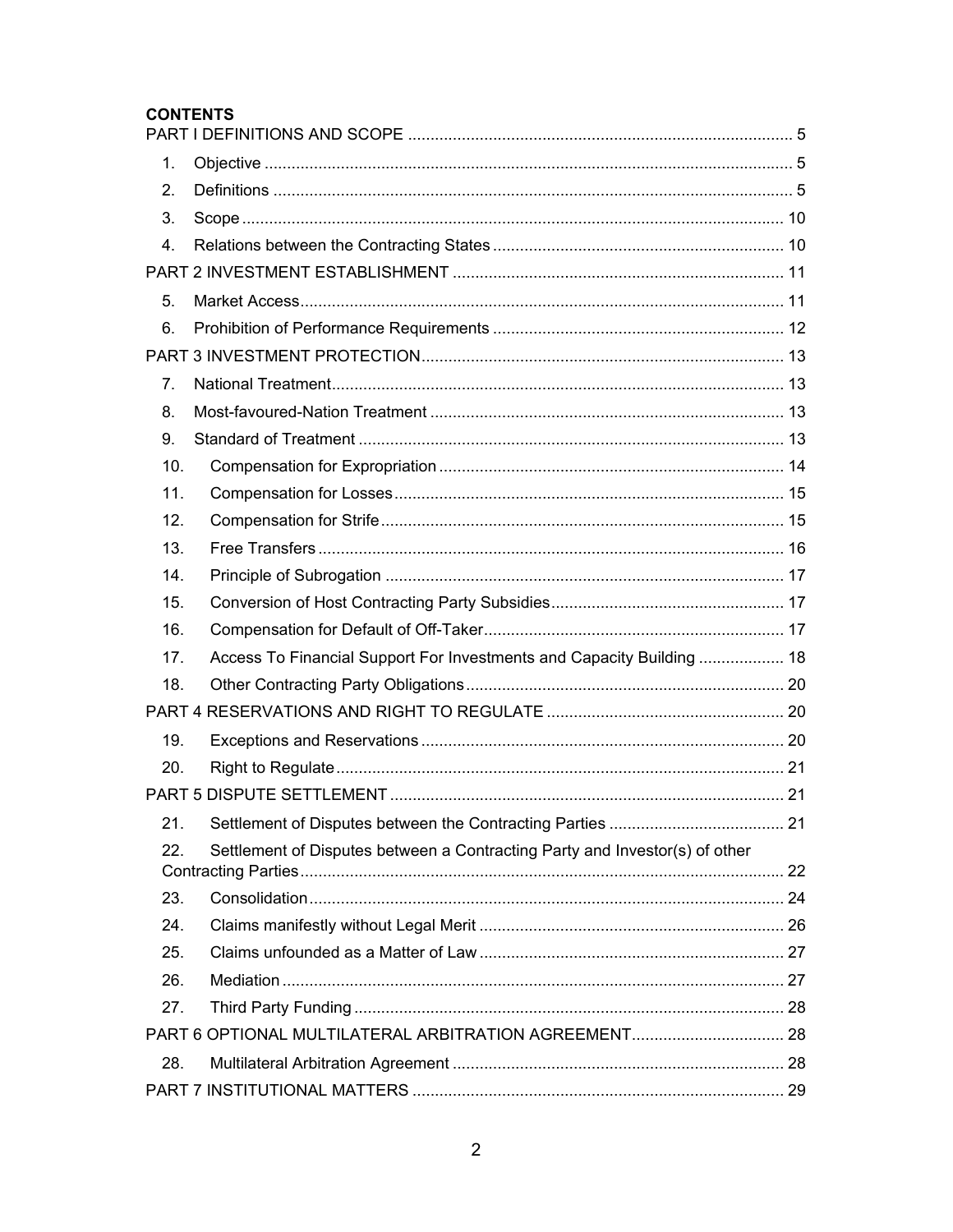| 29.                                                                   |                                                                                       |  |
|-----------------------------------------------------------------------|---------------------------------------------------------------------------------------|--|
| 31.                                                                   |                                                                                       |  |
|                                                                       |                                                                                       |  |
| 32.                                                                   |                                                                                       |  |
| 33.                                                                   |                                                                                       |  |
| 34.                                                                   |                                                                                       |  |
| 35.                                                                   |                                                                                       |  |
| 36.                                                                   |                                                                                       |  |
| 37.                                                                   |                                                                                       |  |
|                                                                       |                                                                                       |  |
| ANNEX 2 Verification of Compliance with Host Contracting Party NDC 34 |                                                                                       |  |
|                                                                       | ANNEX 3 Further Elements of FET standard agreed by Contracting Parties 35             |  |
|                                                                       | ANNEX 4 Contracting Parties opting into Article 18.2 (Umbrella Clause)  36            |  |
|                                                                       |                                                                                       |  |
|                                                                       | ANNEX 6 List of Contracting Parties opting into Multilateral Arbitration Agreement 38 |  |
|                                                                       | ANNEX 7 List of National Authorities reporting to the Treaty Committee  39            |  |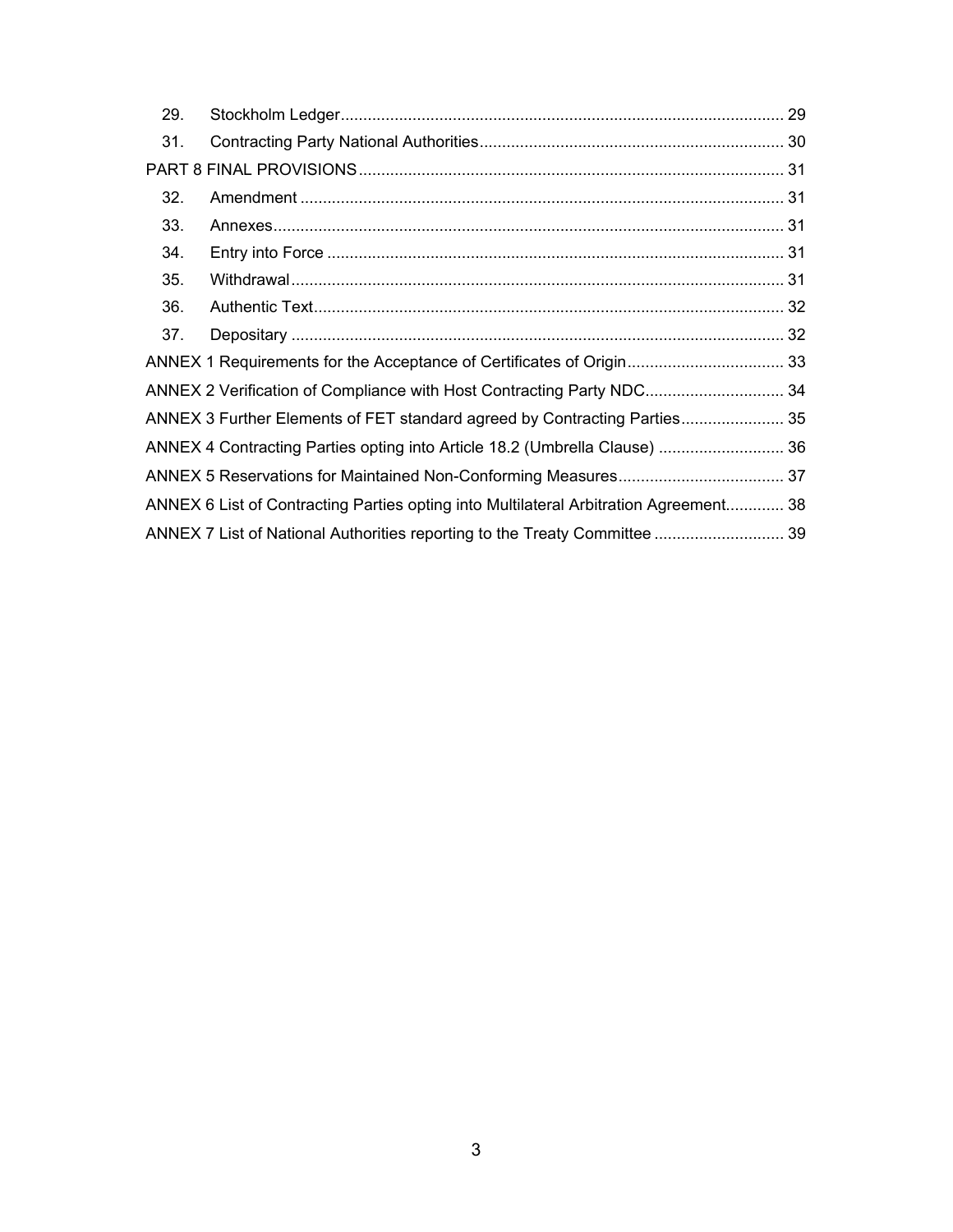## **THE PARTIES,**

Emphasizing the urgent need to combat climate change,

Aware of the intrinsic link between climate impacts, environmental protection and sustainable economic development of national and global economies,

Recognizing the need for a substantive increase in climate change mitigation and adaptation finance from public and private sources to meet future energy demand and foster sustainable economic, environmental and social development,

Convinced of the crucial role investment protection plays in furthering private sector investments in climate change mitigation and adaptation technologies, particularly in mid- and low-income economies,

Aware of the importance for the private sector to operate within a transparent and equitable legal framework,

Recognizing the value of international arbitration as a method of settling disputes that may arise in the context of international investment,

Recognizing the specific needs, circumstances and climate vulnerabilities of emerging and developing countries and the principle of common but differentiated responsibilities,

Affirming their commitment to the United Nation's Sustainable Development Goals,

Also affirming their commitment to the Paris Agreement and its long-term goal of keeping the increase in global average temperature to well below 2°C above preindustrial levels and strengthening societies' ability to deal with the impacts of climate change,

Convinced that distributed ledger technology may be used to facilitate meeting the financing, monetization, reporting, accountability and transparency goals of the Paris Agreement through climate-related standardized data collection, storage, analysis and comparison,

Further convinced that smart contract deployment on a decentralized distributed ledger has the potential to reduce the cost of climate finance,

## **HAVE AGREED THE FOLLOWING:**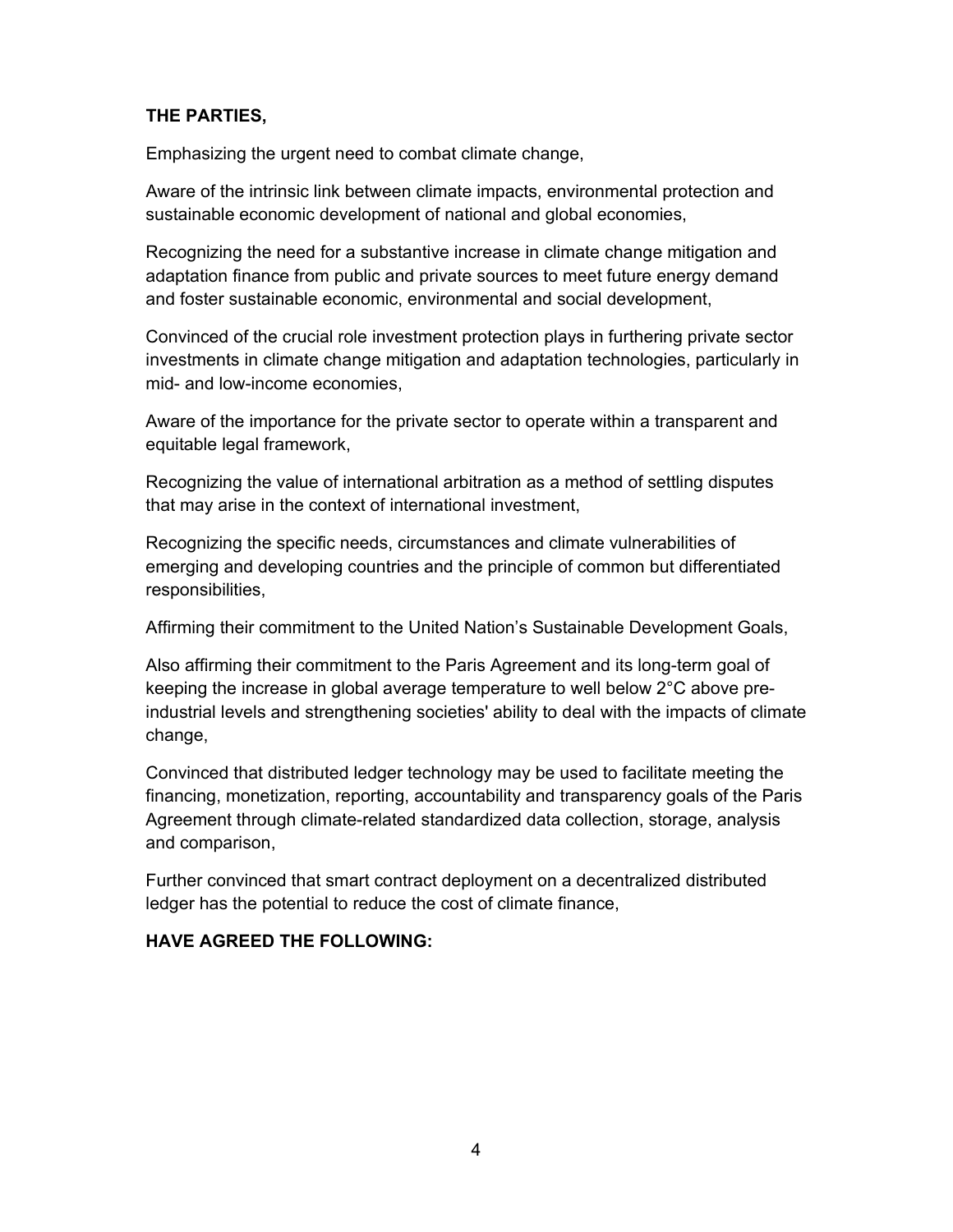#### **PART I DEFINITIONS AND SCOPE**

#### **1. OBJECTIVE**

1.1. The objective of this treaty (the "**TREATY**") is to promote foreign investment in climate change mitigation and adaptation in accordance with the PARIS AGREEMENT and the SUSTAINABLE DEVELOPMENT GOALS.

#### **2. DEFINITIONS**

2.1. For purposes of this TREATY:

"**ADAPTATION**" means the process of adjustment to actual or expected climate and its effects, whereby in human systems, adaptation seeks to moderate or avoid harm or exploit beneficial opportunities, and in some natural systems, human intervention may facilitate adjustment to expected climate and its effects.

"**APPOINTING AUTHORITY**" has the meaning assigned to it in Article 23.

**"ANNEX I PARTIES"** has the meaning assigned to it under the UNFCCC.

**"ARBITRAL TRIBUNAL"** has the meaning assigned to it in Article 22.

"**CLIMATE CHANGE**" means a change of climate which is attributed directly or indirectly to human activity that alters the composition of the global atmosphere and which is in addition to natural climate variability observed over comparable time periods.

"**CERTIFICATES OF ORIGIN**" means certificates that attest climate-friendly environmental attributes of its generating resource and comply with the provisions in Annex 1.

"**CONSOLIDATION NOTICE"** has the meaning assigned to it in Article 23.

"**CONSOLIDATION ORDER**" has the meaning assigned to it in Article 23.

"**CONSOLIDATION REQUEST**" has the meaning assigned to it in Article 23.

"**CONSOLIDATION TRIBUNAL**" has the meaning assigned to it in Article 23.

"**CONTRACTING PARTY**" means a contracting party to this Treaty.

"**CONTRACTING PARTY DISPUTE**" has the meaning assigned to it in Article 21.

**"DEPOSITORY"** has the meaning assigned to it in Article 37.

**"DISPUTING PARTIES"** and **"DISPUTING PARTY"** has the meaning assigned to it in Articles 22 and 23, as the case may be.

**"EXPROPRIATION"** has a meaning assigned to it in Article 10.

**"FUNDING GAP"** means the gap between an INVESTMENT's cost with and without concessional finance.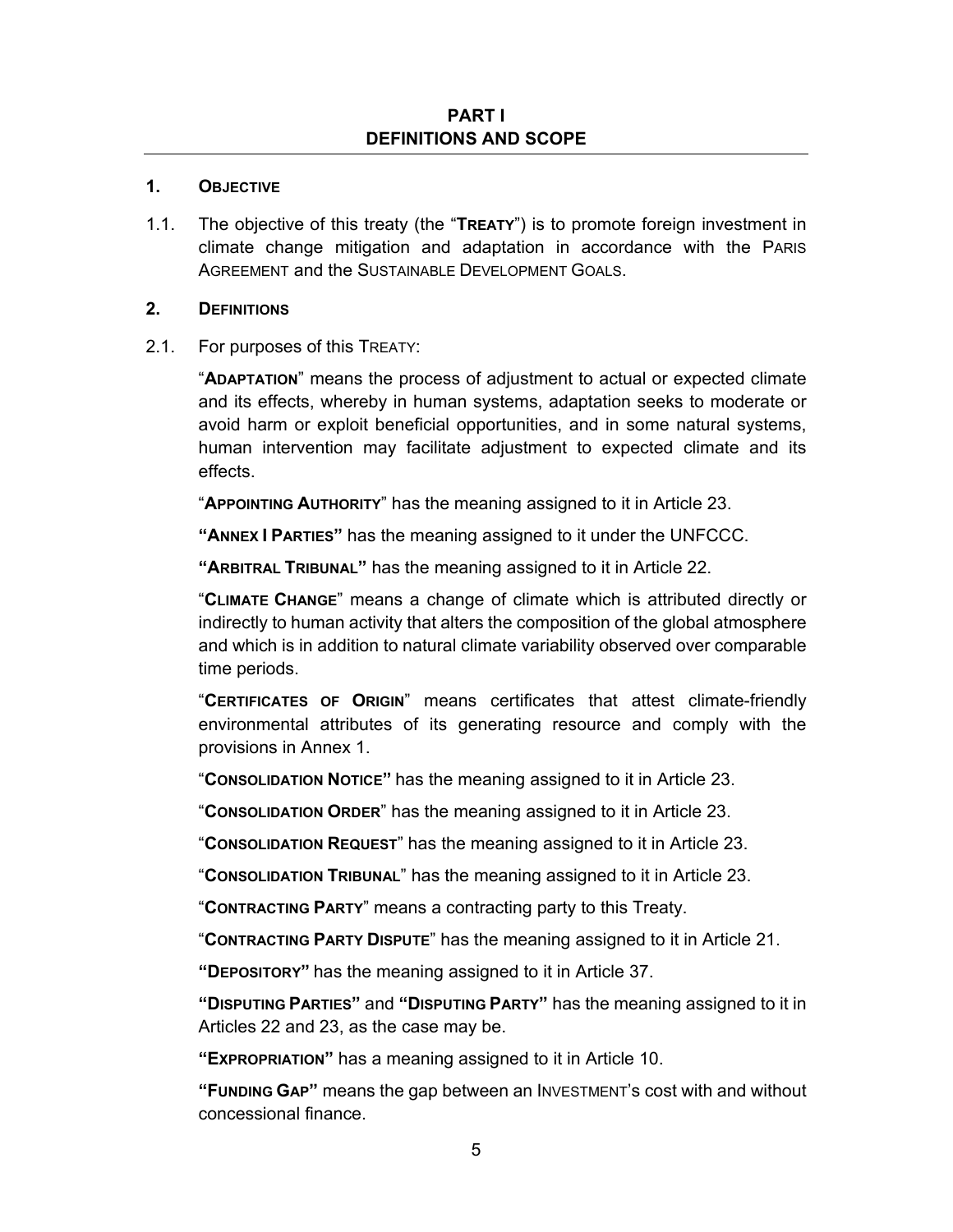"**GREEN CLIMATE FUND**" or "**GCF**" means the global fund set up by the Conference of the Parties to the UNFCCC in 2010 and 2011 as part of the UNFCCC's financial mechanism to support the efforts of developing countries to respond to climate change.

"**GREEN CLIMATE STOCKHOLM FACILITY**" or "**STOCKHOLM FACILITY**" has the meaning assigned to it in Article 17.

"**HOME CONTRACTING PARTY**" means the CONTRACTING PARTY from which the INVESTOR hails in accordance with the Treaty.

"**HOST CONTRACTING PARTY**" means the CONTRACTING PARTY in whose TERRITORY an INVESTMENT is made.

"**IFC'S PERFORMANCE STANDARDS**" means the Performance Standards on Environmental and Social Sustainability by the International Finance Corporation as in effect at the time of the investment.

"**INVESTOR**" with respect to a CONTRACTING PARTY means:

- (a) a natural person who, within the meaning of the law of that CONTRACTING PARTY, is considered to be a national;
- (b) legal entities, including companies, corporations, business associations and other organisations, which are constituted or otherwise duly organised under the law of that CONTRACTING PARTY and have their seat, together with substantial business activities, in the TERRITORY of that CONTRACTING PARTY; or
- (c) legal entities not established under the law of that CONTRACTING PARTY but effectively controlled by natural persons as defined in (a) above or by legal entities as defined in (b) above.

"**INVESTMENT**", with respect to a CONTRACTING PARTY, means any asset that an INVESTOR owns or controls, directly or indirectly, that

- (a) has the characteristics of an investment, which includes a certain duration or other characteristics such as the commitment of capital or other resources, the expectation of gain or profit, or the assumption of risk; and
- (b) is made in the TERRITORY of the HOST CONTRACTING PARTY in accordance with its law at the time the investment is made; and
- (c) is in accordance with the NDC of the HOST CONTRACTING PARTY, as outlined in Annex 2, and any national legislation promulgated thereunder, if any, at the time of making the investment; and
- (d) in accordance with the PARIS AGREEMENT:
	- i. supports the pathway towards low greenhouse gas emissions and climate-resilient development through, including but not limited to, renewable energy production, energy storage,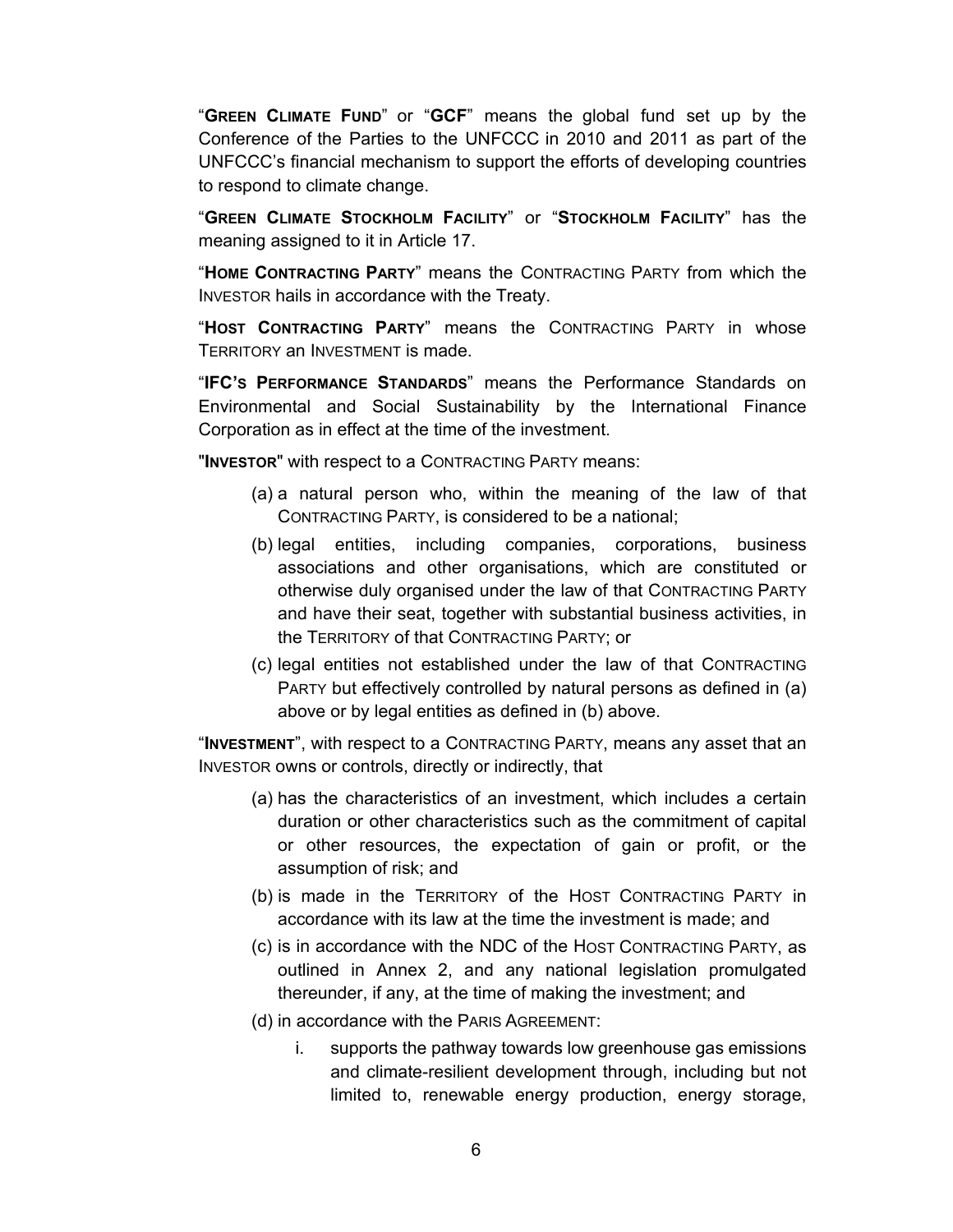inland waterways, rail networks, mass light and bus rapid transit and non-motorized transport infrastructure, gas-fired power plants, energy transmission and distribution infrastructure, sustainable transport infrastructure, and climate-friendly agriculture, forestry, waste and land-use, or

- ii. is made in accordance with the STOCKHOLM INVESTOR'S PRINCIPLES FOR CLIMATE CHANGE ADAPTATION ACTIVITIES and consists of a stand-alone measure or component of a larger investment, for which
	- 1. a climate risk assessment has been carried out, and
	- 2. the link between climate risk, impact and financed activity has been clearly established; and
- (e) is managed in accordance with internationally recognized environmental and social standards, including the IFC'S PERFORMANCE STANDARDS or those comparable of regional development banks; and
- (f) is, upon the STOCKHOLM LEDGER's establishment, duly registered thereon.

Forms that an Investment may include:

- (1) shares, stocks or other forms of equity participation in an enterprise, and rights derived therefrom, or
- (2) bonds, debentures, loans and other forms of debt and rights derived therefrom, or
- (3) rights under contracts, including turnkey, construction, management, production or revenue-sharing; or
- (4) contracts, or
- (5) claims to money and claims to performance, or
- (6) intellectual property rights, or
- (7) rights conferred pursuant to law or contract such as concessions, licenses, or
- (8) authorisations, and permits, or
- (9) any other tangible and intangible, movable and immovable property, and any related property rights, such as leases, mortgages, liens and pledges,

but INVESTMENT does not mean claims to money that arise solely from commercial contracts for the sale of goods or services by a natural person or enterprise in the TERRITORY of a HOST CONTRACTING PARTY to a natural person or enterprise in the TERRITORY of another CONTRACTING PARTY or the domestic financing of such contracts.

"**INVESTMENT DISPUTE**" has the meaning assigned to it in Article 22.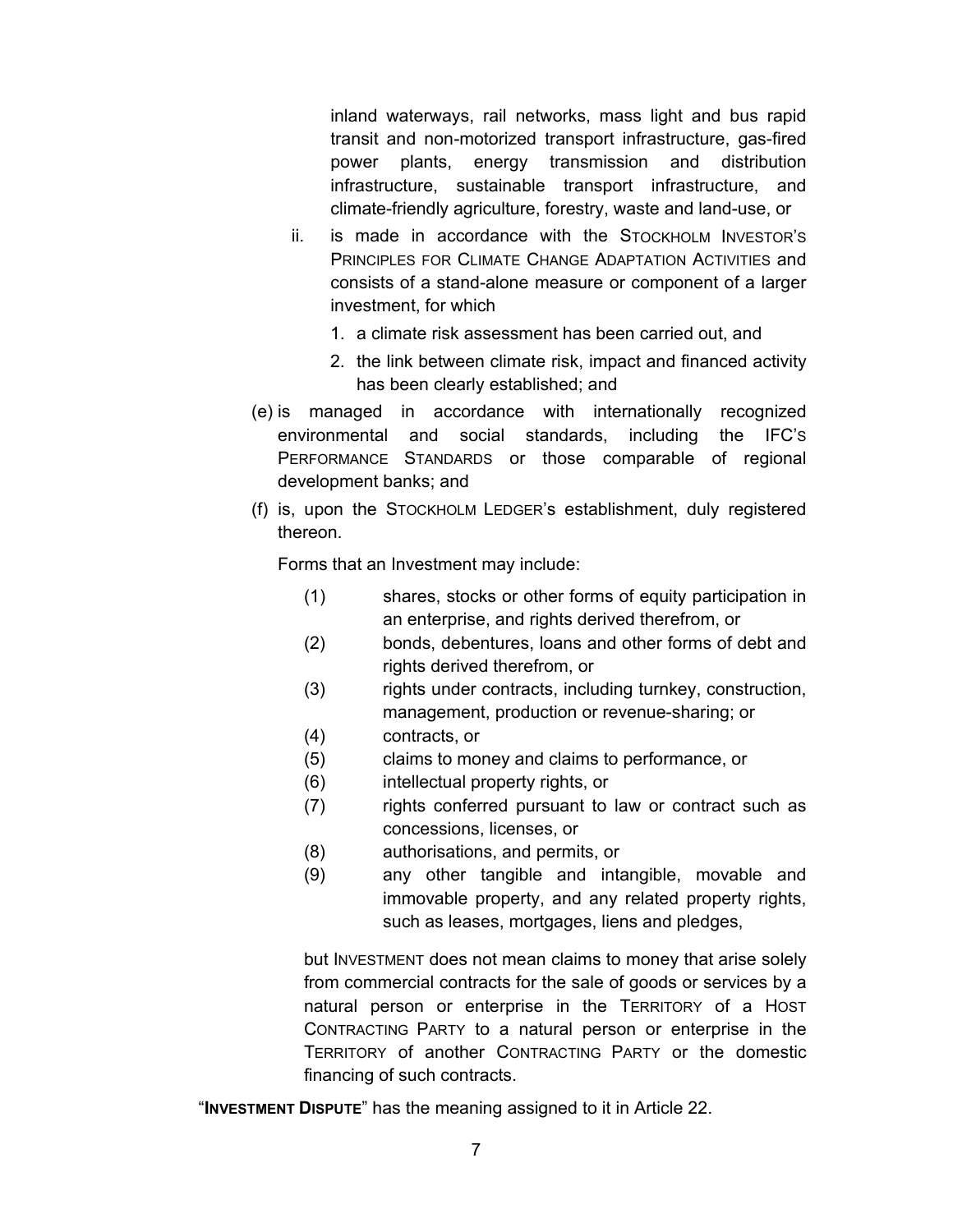"**INVESTMENT GRANT**" is a monetary grant for the establishment or expansion of INVESTMENTS furthering climate change mitigation and adaptation that is paid by the HOST CONTRACTING PARTY at the time of making the INVESTMENT.

"**LEDGER DATA**" has the meaning assigned to it in Article 29.

"**MINIMUM CONCESSIONALITY**" means the minimum amount of concessional finance needed to make an INVESTMENT financially viable, whereby:

- (a) "CONCESSIONAL" means that the financing is extended on terms substantially more generous than market conditions, such as at a lower interest rate, with a longer tenor or grace period, or including grant elements or debt subordination, and
- (b) MINIMUM CONCESSIONALITY must be demonstrated by either of the following methodologies:
	- i. an investment comparison analysis identifying the financial indicator, such as internal rate of return or return on equity, to show how the proposed concessional financing reduces the cost of an Investment to an acceptable market standard level; or
	- ii. via a barrier and gap analysis identifying the barrier(s) and describing how the proposed concessional finance tranche overcomes the risk barrier(s) and allows the project to attract sufficient finance, and
- (c) the amount of the CONCESSIONAL tranche needs to be justified through a quantitative analysis of the FUNDING GAP.

"**Mitigation**" means a human intervention to reduce the sources or enhance the sinks of greenhouse gases, also comprising those which reduce the sources of other substances and contribute directly or indirectly to limiting CLIMATE CHANGE, including, but not limited to, the reduction of particulate matter emissions, which can directly alter the radiation balance, or measures which control emissions of carbon monoxide, nitrogen oxides, volatile organic compounds and other pollutants that can alter the concentration of tropospheric ozone having an indirect effect on the climate.

**"MRVM"** has the meaning assigned to it in Article 29.

"**NATIONAL**" means in relation to a CONTRACTING PARTY:

- (a) a natural person who, within the meaning of the law of that CONTRACTING PARTY, is considered to be a national; or
- (b) legal entities, such as companies, corporations, business associations and other organisations including governmental authorities, which are constituted or otherwise duly organised under the law of that CONTRACTING PARTY.

"**NATIONAL AUTHORITIES**" has the meaning assigned to it in Article 31.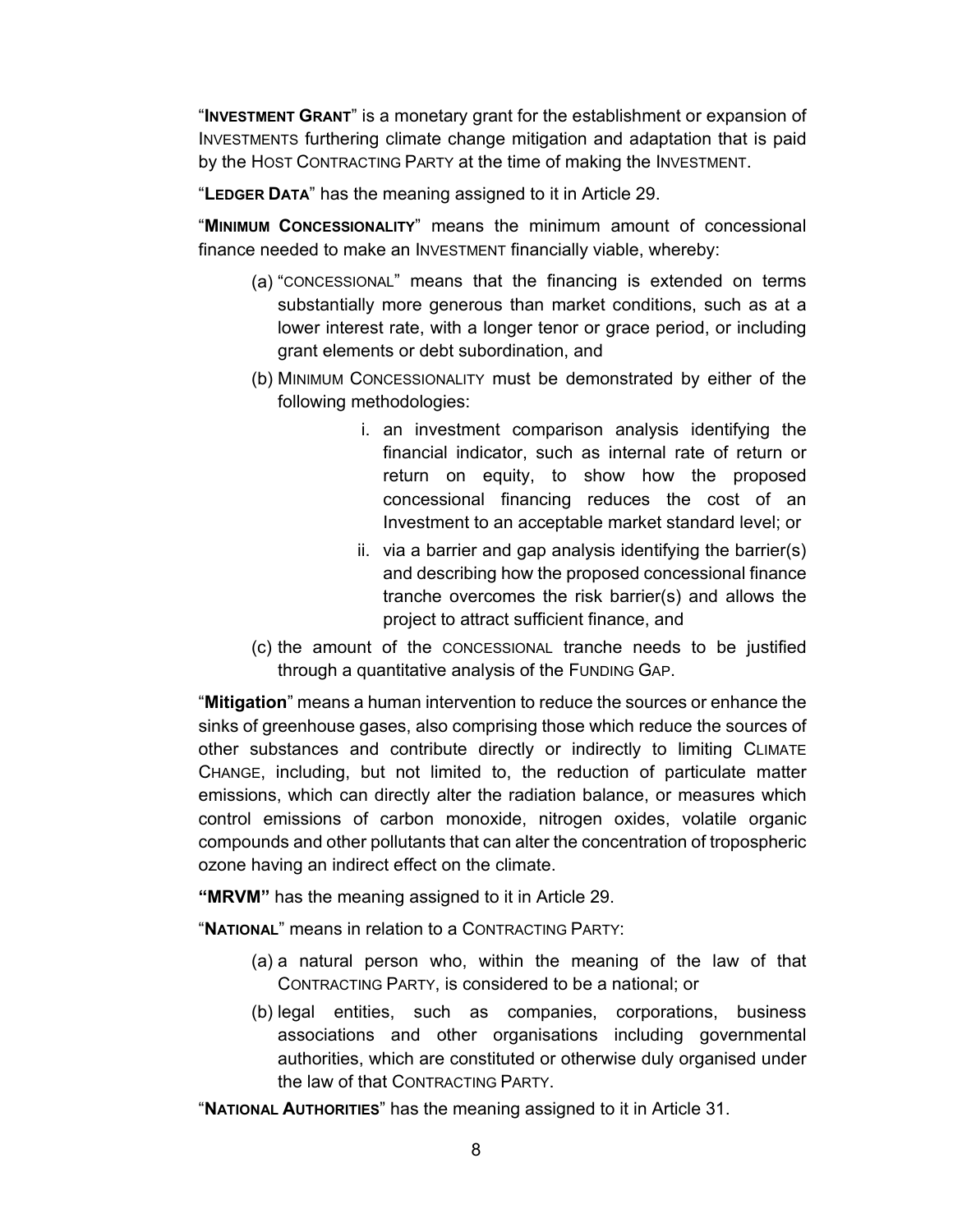"**NATIONALLY DETERMINED CONTRIBUTION**" or "**NDC**" means the efforts of a CONTRACTING PARTY pursuant to the PARIS AGREEMENT to reduce national emissions and adapt to the impacts of climate change as documented and registered with the UNFCCC secretariat.

"**NEGOTIATED RESTRUCTURING**" means the restructuring or rescheduling of debt of a CONTRACTING PARTY that has been effected through:

- (a) a modification or amendment of debt instruments, as provided for under their terms, including their governing law, or
- (b) a debt exchange or other similar process in which the holders of no less than 75 per cent of the aggregate principal amount of the outstanding debt subject to restructuring have consented to such debt exchange or other process; and governing law of a debt instrument means a jurisdiction's laws applicable to that debt instrument.

"**NON-ANNEX I PARTIES**" has the meaning assigned to it under the UNFCCC.

"**OFF-TAKER**" means any legal entities, such as companies, corporations, business associations and other organisations including governmental authorities, which are constituted or otherwise duly organised under the law of a HOST CONTRACTING PARTY, and which purchase an INVESTMENT's production or services on the basis of a contractual agreement over a specified period of time.

**"ORACLES"** has the meaning assigned to it in Article 29.

"**PARIS AGREEMENT**" means the Paris Agreement adopted on 12 December 2015 and entered into force on 4 November 2016 within the UNFCCC.

"**PCA ARBITRATION RULES**" means Permanent Court of Arbitration Arbitration Rules.

"**PROTOCOL**" has the meaning assigned to it in Article 29.

"**SMART CONTRACT**" means a computer code running on top of a distributed ledger containing a set of rules under which the parties to that smart contract agree to interact with each other. If and when the pre-defined rules are met, the smart contract is automatically enforced. The smart contract code facilitates, verifies, and enforces the negotiation or performance of a contract or transaction.

**"STOCKHOLM INVESTOR'S PRINCIPLES FOR CLIMATE CHANGE ADAPTATION ACTIVITIES"** means activities which:

- (a) help investors cope with changing climate conditions, and
- (b) address one or several specific current or future climate vulnerabilities that would have a material effect on the investment, and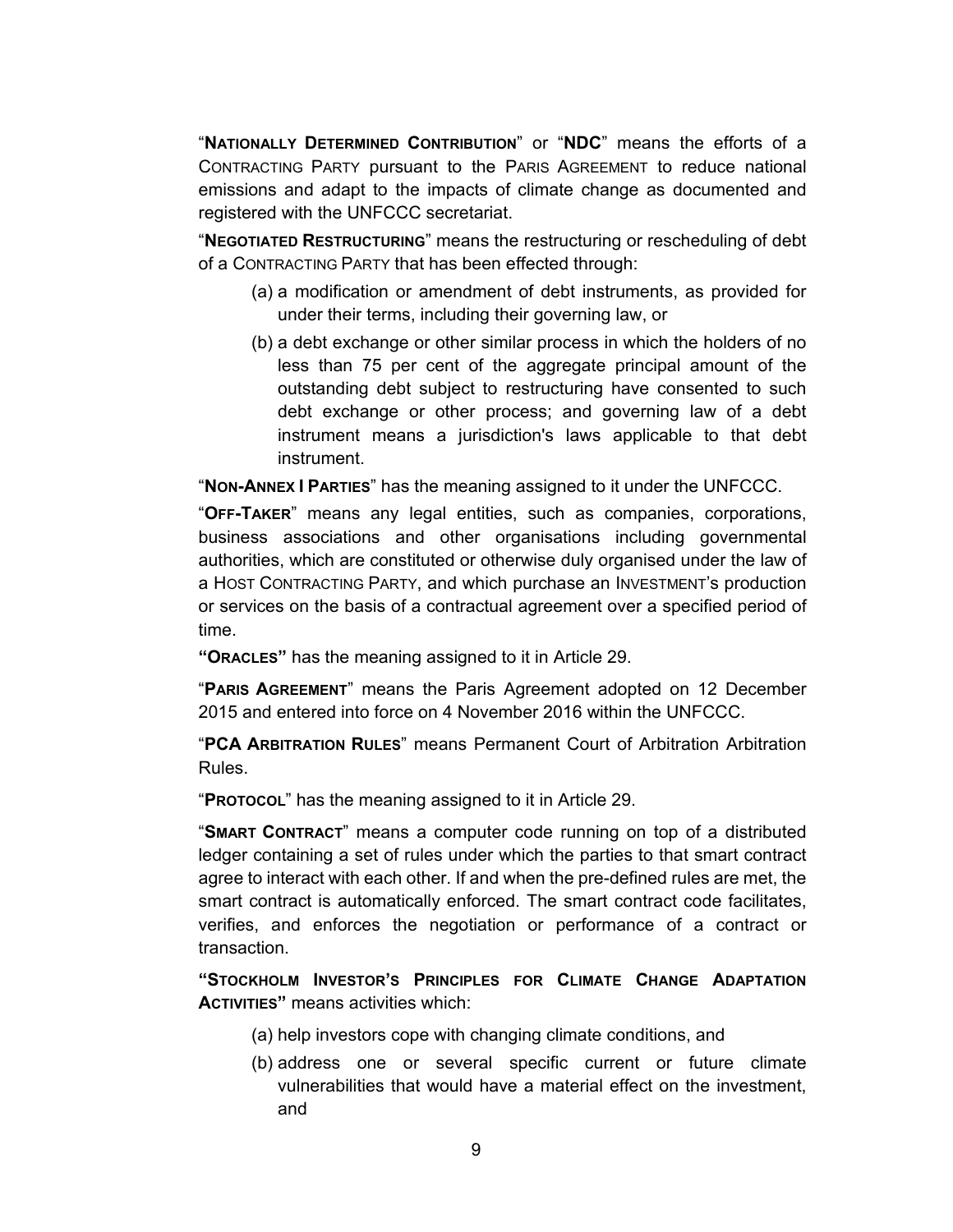- (c) are identified for the specific local context; and
- (d) are disaggregated from non-adaptation activities and/or components.

"**STOCKHOLM LEDGER**" has the meaning assigned to it in Article 29.

"**SUBSIDIES**" mean monetary payments or tax reductions made directly or indirectly, which are granted by a CONTRACTING PARTY with the objective of encouraging INVESTMENT in CLIMATE CHANGE MITIGATION and ADAPTATION.

"**SUSTAINABLE DEVELOPMENT GOALS**" means the set of 17 goals set out in the outcome document entitled "Transforming our World: the 2030 Agenda for Sustainable Development" as adopted by the United Nations General Assembly in Resolution A/RES/70/1 of 25 September 2015.

"**TERRITORY**" means with respect to a CONTRACTING PARTY:

- (a) the territory under its sovereignty, including land, internal waters and the territorial sea; and
- (b) subject to and in accordance with the international law of the sea, the sea, sea-bed and its subsoil with regard to which that CONTRACTING PARTY exercises sovereign rights and jurisdiction, or
- (c) that is a regional economic integration organisation, the territory of the member states of such organisation, under the provisions contained in the agreement establishing that organisation.

"**TREATY COMMITTEE**" has the meaning assigned to it in Article 30.

"**UNCITRAL TRANSPARENCY RULES**" means the UNCITRAL Rules on Transparency in Treaty-based Investor-State Arbitration, as in force at the time an INVESTMENT DISPUTE is referred to international arbitration pursuant to Article 22.2.

"**UNFCCC**" means United Nations Framework Convention on Climate Change adopted on 9 May 1992 and entered into force on 21 March 1994 to address climate change.

## **3. SCOPE**

- 3.1. This TREATY shall apply to measures adopted or maintained by a CONTRACTING PARTY, after the entry into force of this TREATY, relating to INVESTORS of another CONTRACTING PARTY or to INVESTMENTS of INVESTORS of another CONTRACTING PARTY.
- 3.2. This TREATY applies to INVESTMENTS made prior to or after its entry into force.

#### **4. RELATIONS BETWEEN THE CONTRACTING STATES**

4.1. This TREATY shall be in force irrespective of whether or not diplomatic or consular relations exist between CONTRACTING PARTIES.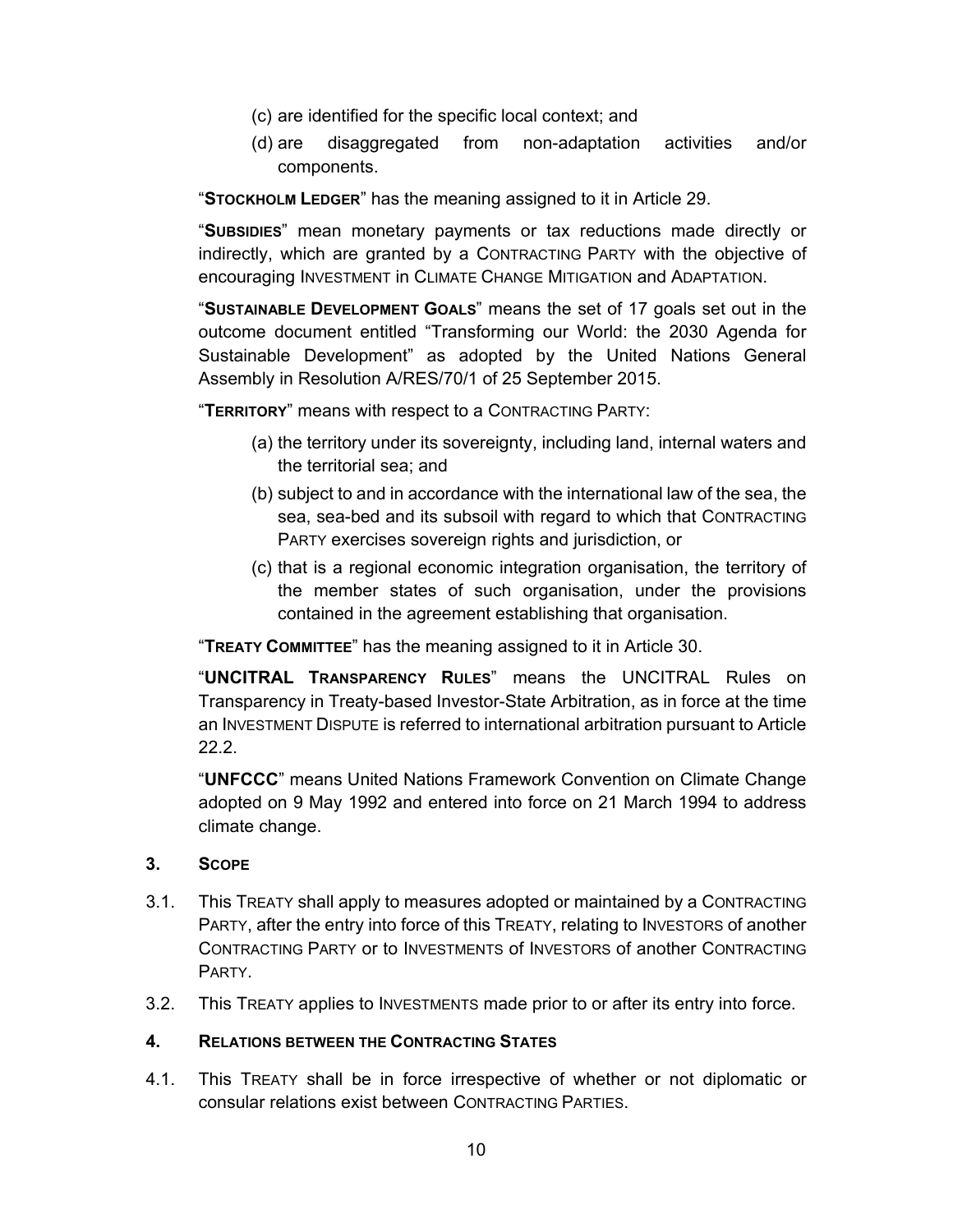#### **PART 2 INVESTMENT ESTABLISHMENT**

### **5. MARKET ACCESS**

- 5.1. A CONTRACTING PARTY shall not adopt or maintain with respect to market access for an INVESTMENT by an INVESTOR of another CONTRACTING PARTY through establishment, a measure that:
	- (a) imposes limitations on:
		- i. the number of enterprises that may carry out a specific economic activity whether in the form of numerical quotas, monopolies, exclusive suppliers or the requirement of an economic needs test;
		- ii. the total value of transactions or assets in the form of numerical quotas or the requirement of an economic needs test;
		- iii. the total number of operations or the total quantity of output expressed in terms of designated numerical units in the form of quotas or the requirement of an economic needs test;
		- iv. the participation of foreign capital in terms of a maximum percentage limit on foreign shareholding or the total value of individual or aggregate foreign investment; or
		- v. the total number of natural persons that may be employed in a particular sector or that an enterprise may employ and who are necessary for, and directly related to, the performance of economic activity in the form of numerical quotas or the requirement of an economic needs test; or
	- (b) restricts or requires specific types of legal entity or joint venture through which an enterprise may carry out an economic activity.
- 5.2. For greater certainty, the following are consistent with Article 5.1:
	- (a) a measure concerning zoning and planning regulations affecting the development or use of land, or another analogous measure;
	- (b) a measure requiring the separation of the ownership of infrastructure from the ownership of the goods or services provided through that infrastructure to ensure fair competition, for example in the fields of energy, transportation and telecommunications;
	- (c) a measure restricting the concentration of ownership to ensure fair competition;
	- (d) a measure seeking to ensure the conservation and protection of natural resources and the environment, including a limitation on the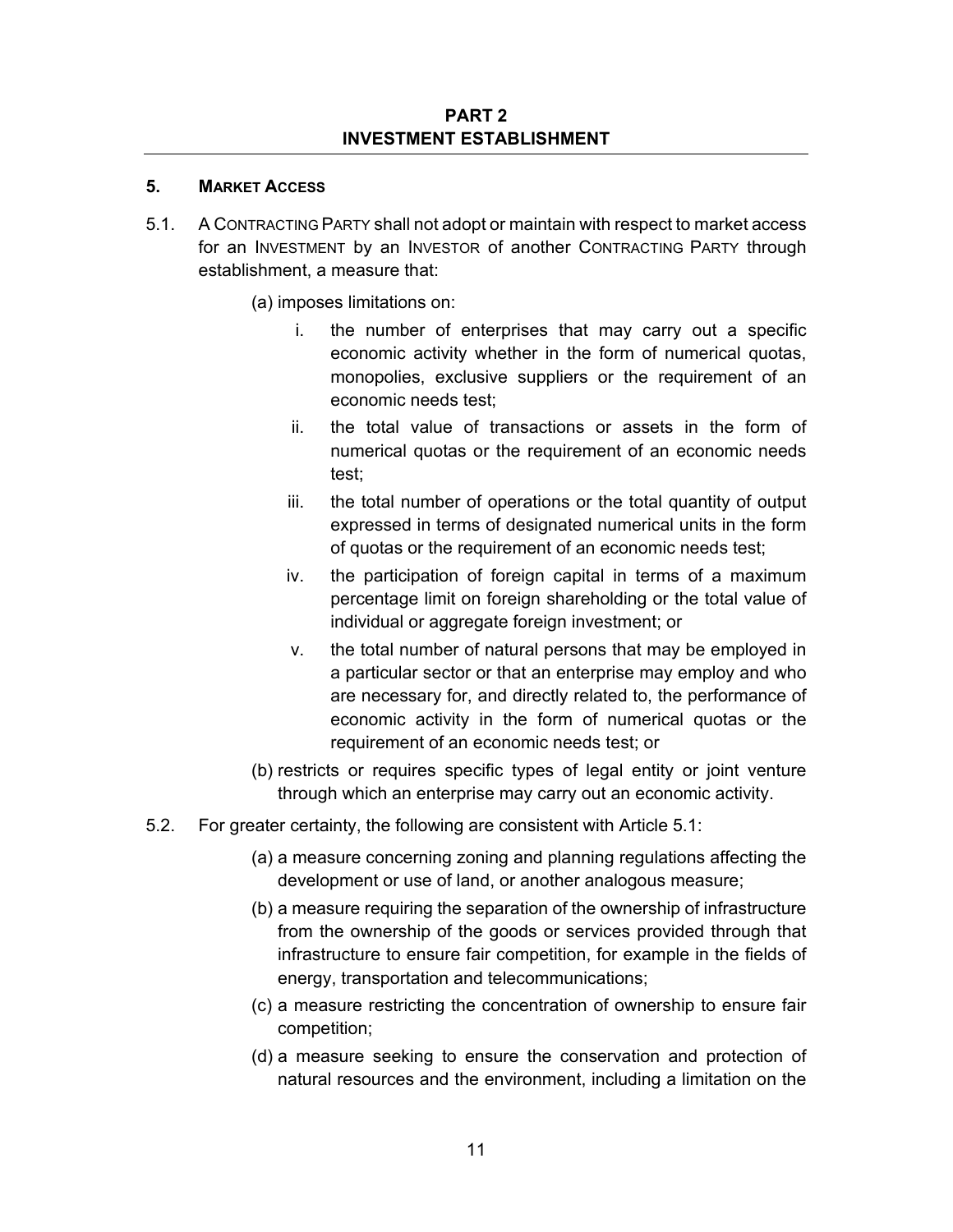availability, number and scope of concessions granted, and the imposition of a moratorium or ban;

- (e) a measure limiting the number of authorisations granted because of technical or physical constraints, for example telecommunications spectrum and frequencies; or
- (f) a measure requiring that a certain percentage of the shareholders, owners, partners, or directors of an enterprise be qualified or practice a certain profession such as lawyers or accountants.

## **6. PROHIBITION OF PERFORMANCE REQUIREMENTS**

- 6.1. Save for the requirement that INVESTMENTS are managed in accordance with internationally recognized environmental and social standards, including the IFC PERFORMANCE STANDARDS, in accordance with Article 2.1, a CONTRACTING PARTY shall not impose, or enforce the following requirements, or enforce a commitment or undertaking, in connection with the establishment, acquisition, expansion, conduct, operation, and management of any INVESTMENTS by an INVESTOR in its TERRITORY to:
	- (a) export a given level or percentage of a good or service;
	- (b) purchase, use or accord a preference to a good produced or service provided in its TERRITORY, or to purchase a good or service from natural persons or enterprises in its TERRITORY;
	- (c) relate the volume or value of imports to the volume or value of exports or to the amount of foreign exchange inflows associated with that INVESTMENT;
	- (d) restrict sales of a good or service in its TERRITORY that the INVESTMENT produces or provides by relating those sales to the volume or value of its exports or foreign exchange earnings; or
	- (e) supply exclusively from the TERRITORY of the CONTRACTING PARTY a good produced or a service provided by the INVESTMENT to a specific regional or world market.
- 6.2. A CONTRACTING PARTY shall not condition the receipt or continued receipt of an advantage, in connection with the establishment, acquisition, expansion, management, conduct or operation of any INVESTMENTS in its TERRITORY, on compliance with any of the following requirements:
	- (a) to purchase, use or accord a preference to a good produced in its TERRITORY, or to purchase a good from a producer in its TERRITORY;
	- (b) to relate the volume or value of imports to the volume or value of exports or to the amount of foreign exchange inflows associated with that INVESTMENT; or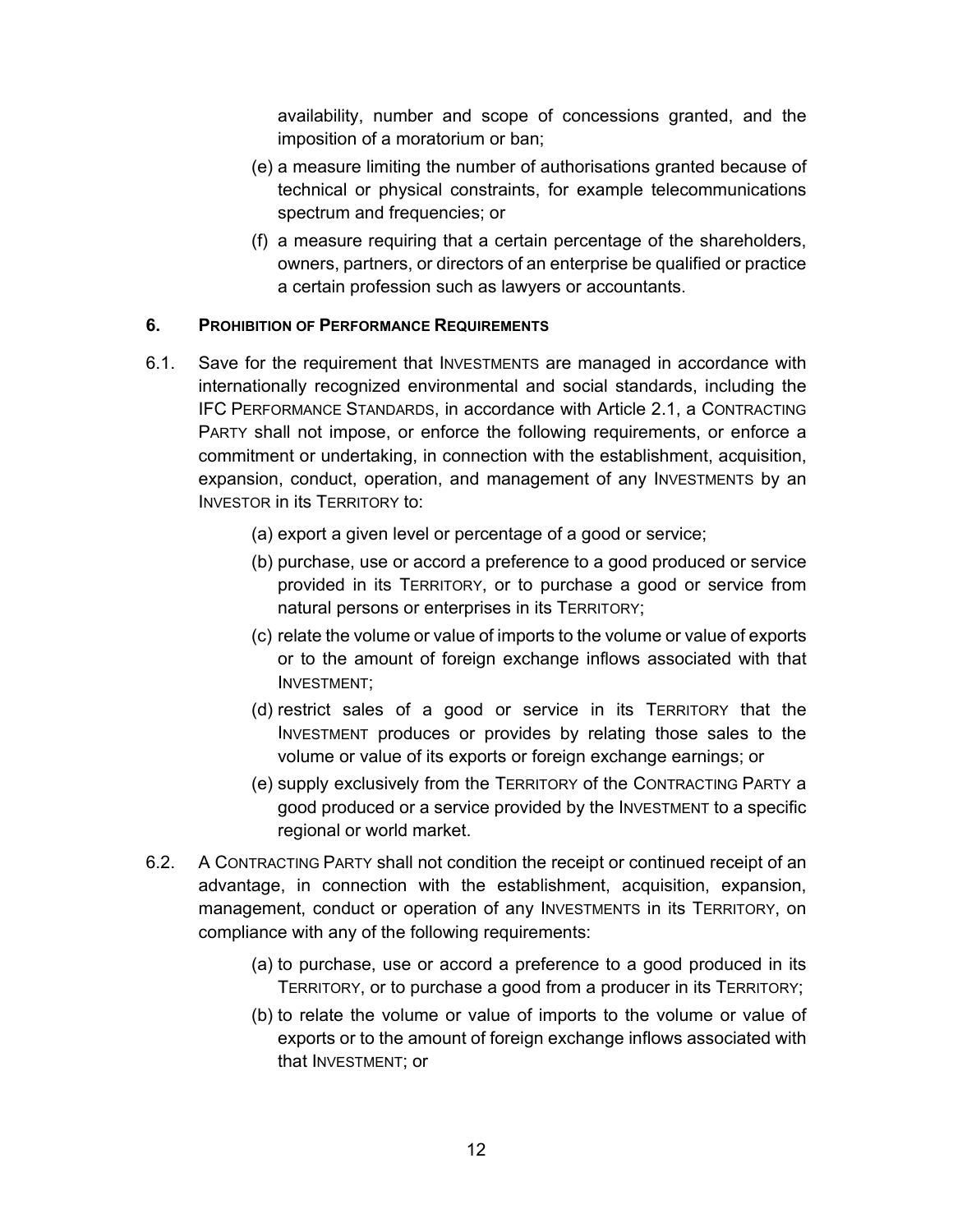- (c) to restrict sales of a good or service in its TERRITORY that the INVESTMENT produces or provides by relating those sales to the volume or value of its exports or foreign exchange earnings.
- 6.3. Article 6.2 does not prevent a CONTRACTING PARTY from conditioning the receipt or continued receipt of an advantage, in connection with an INVESTMENT in its TERRITORY, on compliance with a requirement to locate production, provide a service, train or employ workers, construct or expand particular facilities, or carry out research and development in its TERRITORY.

## **PART 3 INVESTMENT PROTECTION**

## **7. NATIONAL TREATMENT**

7.1. Each CONTRACTING PARTY shall accord to INVESTORS of another CONTRACTING PARTY and to its INVESTMENT, treatment no less favourable than the treatment it accords in like circumstances to its own investors and their investments, in relation to the establishment, acquisition, expansion, conduct, operation, management, maintenance, use, enjoyment and sale or disposal of their investments in its TERRITORY.

## **8. MOST-FAVOURED-NATION TREATMENT**

- 8.1. Each Contracting Party shall accord to an INVESTOR of another CONTRACTING PARTY and to its INVESTMENT, treatment no less favourable than the treatment it accords in like situations, to investors of a third country and to their investments with respect to the establishment, acquisition, expansion, conduct, operation, management, maintenance, use, enjoyment and sale or disposal of their investments in its TERRITORY.
- 8.2. For greater certainty, treatment referred to in Article 8.1 does not encompass the dispute settlement provisions contained in Article 22 of this TREATY and in other investment or trade agreements. Substantive obligations in other international investment treaties and other trade agreements do not in themselves constitute "treatment", and thus cannot give rise to a breach of this Article 8, absent measures adopted or maintained by a HOST CONTRACTING PARTY pursuant to those obligations.

## **9. STANDARD OF TREATMENT**

9.1. Each CONTRACTING PARTY shall accord in its TERRITORY to INVESTMENTS of another CONTRACTING PARTY and to INVESTORS with respect to their INVESTMENTS fair and equitable treatment and full protection and security in accordance with Articlesa 9.2 - 9.7.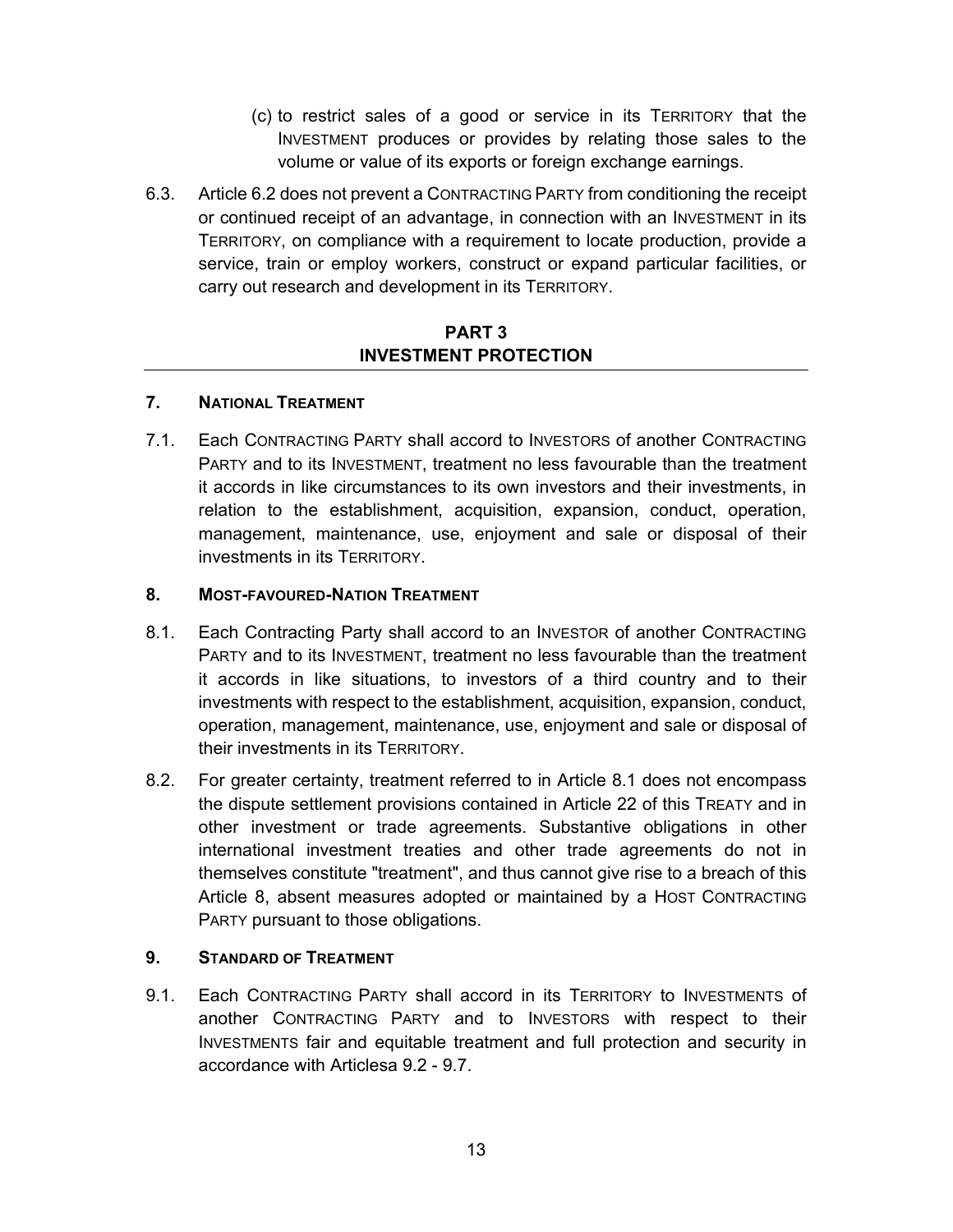- 9.2. A CONTRACTING PARTY breaches the obligation of fair and equitable treatment referenced in Article 9.1 with respect to an INVESTMENT, if a measure or series of measures constitutes:
	- (a) denial of justice in judicial or administrative proceedings;
	- (b) fundamental breach of due process, including a fundamental breach of transparency, in judicial and administrative proceedings;
	- (c) manifest arbitrariness;
	- (d) targeted discrimination on manifestly wrongful grounds, including but not limited to gender, race or religious belief;
	- (e) abusive treatment of Investors, such as coercion, duress and harassment; or
	- (f) a breach of any further elements of the fair and equitable treatment obligation explicitly adopted by the HOST CONTRACTING PARTY and HOME CONTRACTING PARTY under this TREATY as agreed in Annex 3.
- 9.3. When applying the above fair and equitable treatment obligation, the ARBITRAL TRIBUNAL may take into account whether a CONTRACTING PARTY made a specific representation to an INVESTOR to induce a specific INVESTMENT, that created a legitimate expectation, and upon which the INVESTOR relied in deciding to make or maintain the INVESTMENT, but that the HOST CONTRACTING PARTY subsequently frustrated.
- 9.4. For greater certainty, "full protection and security" refers to a CONTRACTING PARTY's obligations relating to the physical security of INVESTORS and INVESTMENTS.
- 9.5. For greater certainty, a breach of another provision of this TREATY, or of a separate international agreement does not establish a breach of this Article 9.
- 9.6. For greater certainty, the fact that a measure breaches domestic law does not, in and of itself, establish a breach of this Article 9. In order to ascertain whether the measure breaches this Article 9, the Tribunal must consider whether a CONTRACTING PARTY has acted inconsistently with the obligations in Article 9.1.

## **10. COMPENSATION FOR EXPROPRIATION**

- 10.1. INVESTMENTS by INVESTORS of a CONTRACTING STATE may not directly or indirectly be expropriated, nationalized or subjected to any other measure, the effects of which would be tantamount to expropriation or nationalization (an "**EXPROPRIATION**") in the TERRITORY of the other CONTRACTING STATE except for the public benefit and against compensation.
- 10.2. Such compensation must be equivalent to the market value of the expropriated INVESTMENT immediately before the date on which the actual or threatened EXPROPRIATION became publicly known. The compensation must be paid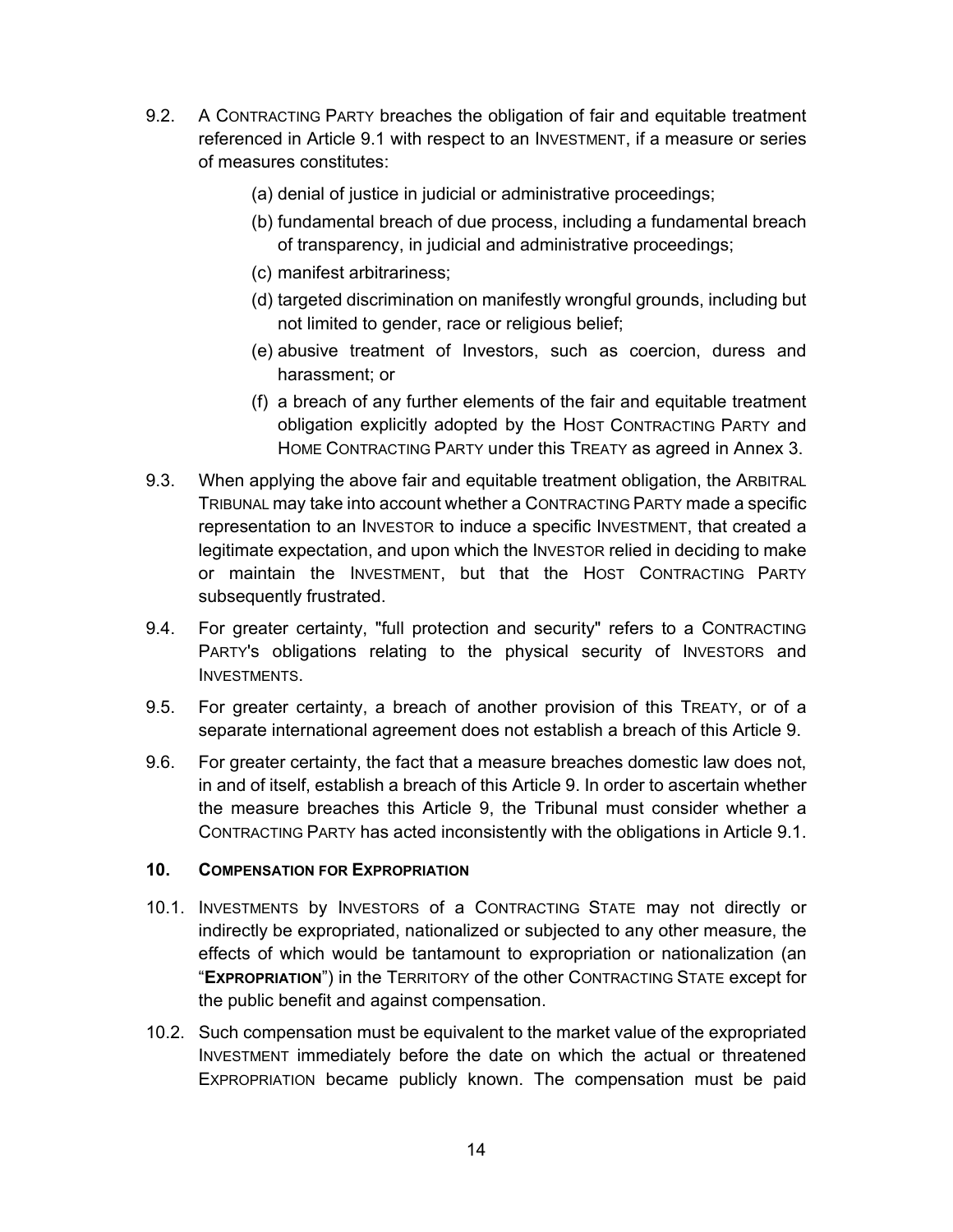without delay and shall carry the usual bank interest until the time of payment and must be effectively realizable and freely transferable.

- 10.3. Provision must have been made in an appropriate manner at or prior to the time of EXPROPRIATION for the determination and payment of such compensation. The legality of any such EXPROPRIATION and the amount of compensation must be subject to review by due process of law.
- 10.4. Where Articles 10.2 and 10.3 have not been complied with, compensation for the EXPROPRIATION is to be determined in accordance with the customary international law standard, subject to compliance with Article 10.5 below. Where an ARBITRAL TRIBUNAL determines that an EXPROPRIATION was illegal and awards compensation, an additional payment of 3% above the awarded compensation is to be paid by the CONTRACTING PARTY into and used in accordance with the terms of the STOCKHOLM FACILITY.
- 10.5. The compensation under Articles 10.2 and 10.4 must be paid without delay and shall carry the usual bank interest until the time of payment, and must be effectively realizable and freely transferable.

## **11. COMPENSATION FOR LOSSES**

- 11.1. Where pursuant to arbitration proceedings under Article 22.2, it is found that an INVESTOR sustained loss arising out or in connection with an INVESTMENT due to a CONTRACTING PARTY's breach of Articles 7, 8, 9, compensation shall be awarded in accordance with the customary international law standard wiping out all the consequences of the breach and re-establishing the situation which would, in all probability, have existed if that act had not been committed.
- 11.2. An additional payment of 3% above the awarded compensation is to be paid by the CONTRACTING PARTY into and used in accordance with the terms of the STOCKHOLM FACILITY.
- 11.3. The compensation under Articles 11.1 must be paid without delay and shall carry the usual bank interest until the time of payment, and must be effectively realizable and freely transferable.

## **12. COMPENSATION FOR STRIFE**

12.1. INVESTORS of a CONTRACTING STATE whose INVESTMENTS suffer losses in the TERRITORY of another CONTRACTING STATE owing to war or other armed conflict, revolution, a state of emergency, or revolt or natural disaster, shall be accorded treatment no less favourable by such other CONTRACTING STATE than that CONTRACTING STATE accords to its own investors as regards restitution, indemnification, compensation or other settlement. Such payments must be effectively realizable and freely transferable.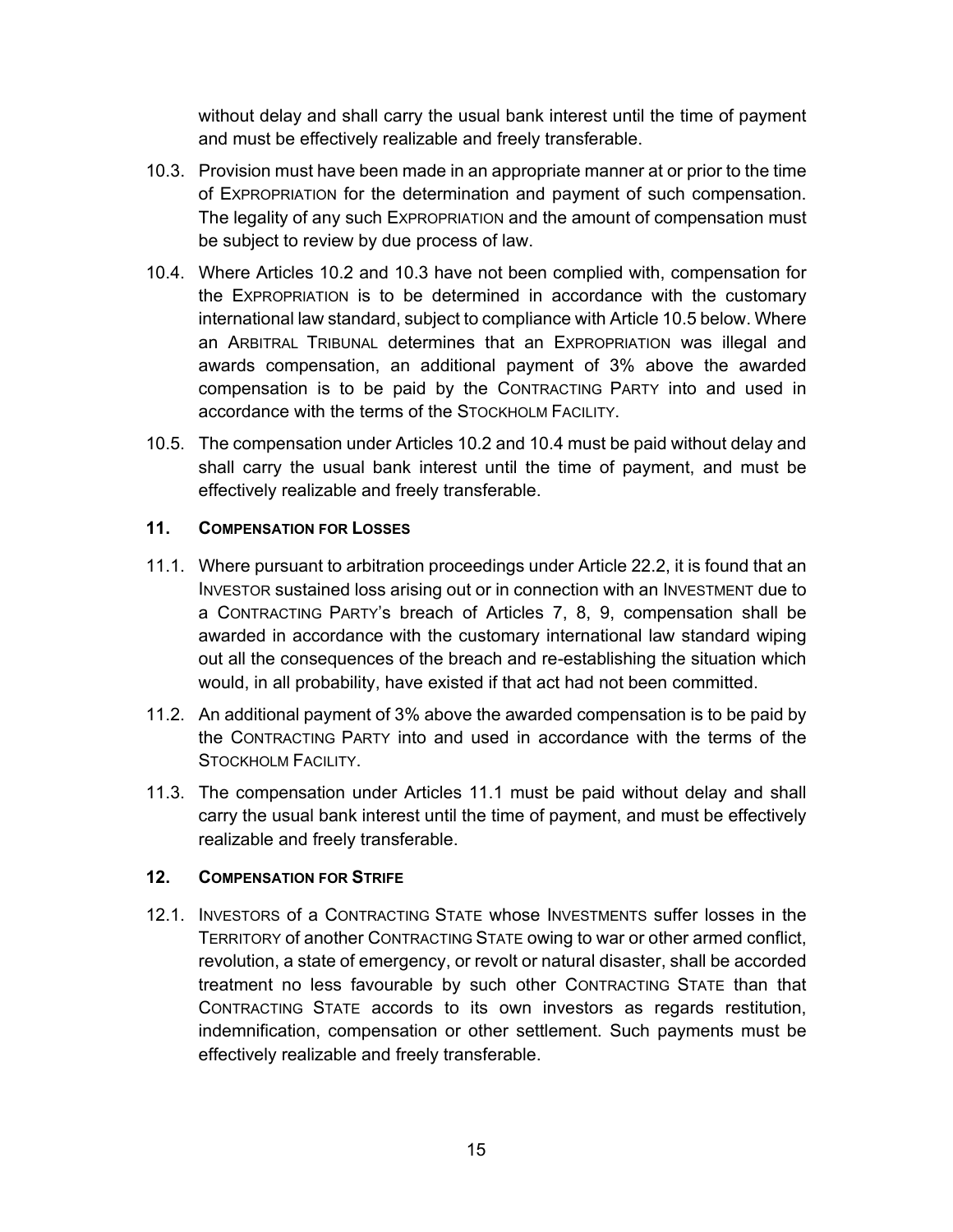- 12.2. Without prejudice to Article 12.1, an INVESTOR of a CONTRACTING PARTY who, in any of the situations referred to in that Article, suffers a loss in the area of another CONTRACTING PARTY resulting from:
	- (a) requisitioning of its Investment or part thereof by the latter's forces or authorities, or
	- (b) destruction of its Investment or part thereof by the latter's forces or authorities,

which was not required by the necessity of the situation, shall be accorded restitution or compensation at the fair market value immediately prior to the requisitioning or destruction.

## **13. FREE TRANSFERS**

- 13.1. Each CONTRACTING PARTY shall ensure that all payments relating to an INVESTMENT of an INVESTOR of another CONTRACTING PARTY may be freely transferred into and out of its TERRITORY without delay. Such transfers shall include, in particular, though not exclusively:
	- (a) the initial capital and additional amounts to maintain or increase an INVESTMENT;
	- (b) profits, interest, dividends, capital gains, royalties, fees, certificates of origin and returns in kind;
	- (c) payments made under a contract including a loan agreement;
	- (d) proceeds from the sale or liquidation of all or any part of an INVESTMENT;
	- (e) earnings and other remuneration of personnel engaged from abroad in connection with an INVESTMENT.
- 13.2. Each CONTRACTING PARTY shall further ensure that such transfers may be made in a freely convertible currency. Freely convertible currency means a currency that is widely traded in international foreign exchange markets and widely used in international transactions.
- 13.3. Transfers shall be made at the market rate of exchange prevailing on the date of transfer.
- 13.4. Articles 13.1-13.3 are without prejudice to the equitable, non-discriminatory and good faith application of measures:
	- (a) to protect the rights of creditors,
	- (b) relating to or ensuring compliance with laws and regulations
		- i. on the issuing, trading and dealing ofsecurities, futures and derivatives,
		- ii. concerning reports or records of transfers,
		- iii. concerning the payment of contributions or penalties; or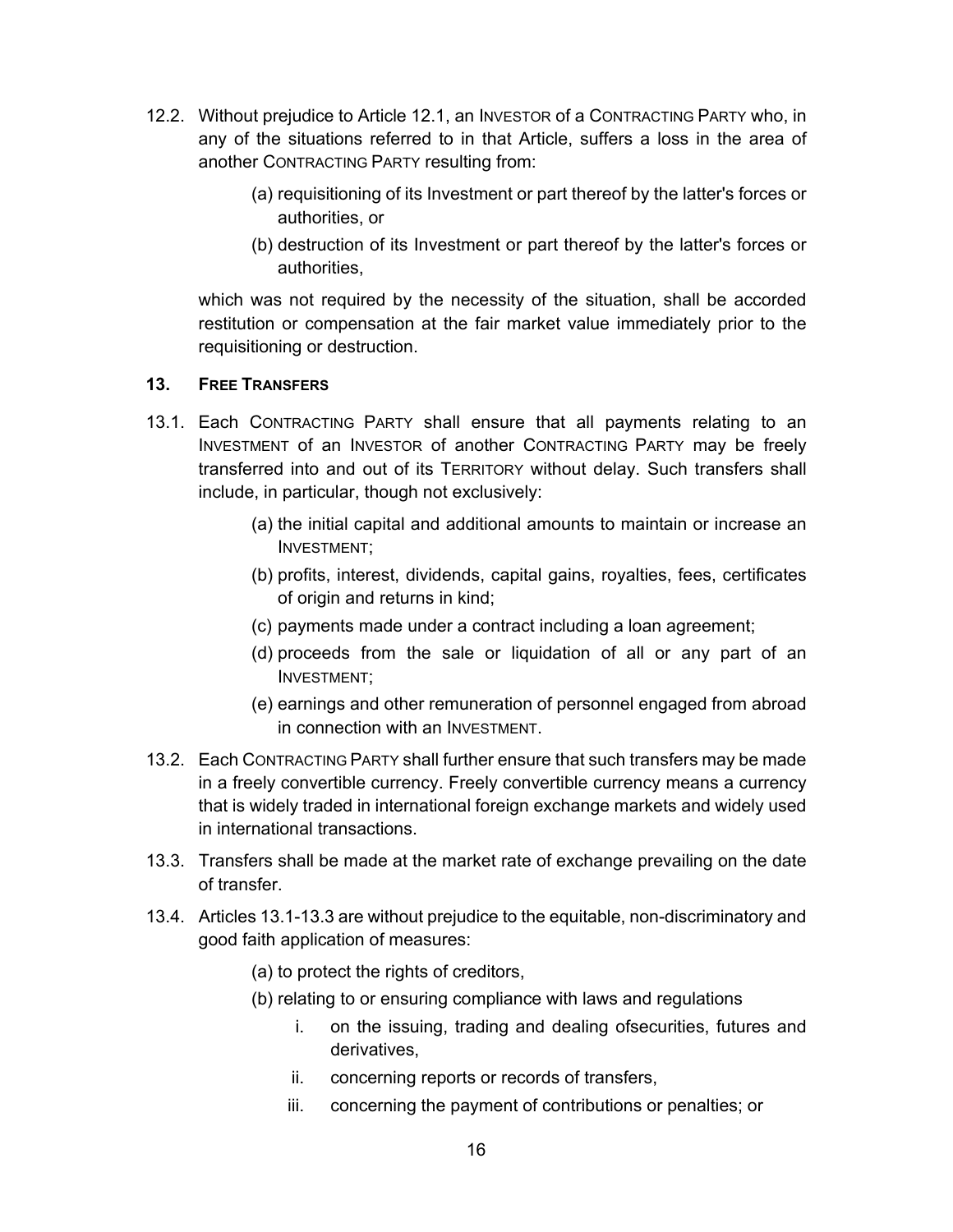- iv. concerning financial security or any other equivalent regarding the prevention and remedying of environmental damage, and
- (c) in connection with criminal offences and orders or judgments in judicial or administrative proceedings.

### **14. PRINCIPLE OF SUBROGATION**

14.1. If an INVESTOR of a CONTRACTING PARTY receives payment, pursuant to an insurance contract against non-commercial risks, from an insurer constituted or organized under the law of that CONTRACTING PARTY, the other CONTRACTING PARTY shall recognize the assignment of any right or claim of the INVESTOR to the insurer, and the right of the insurer to exercise such right or claim.

### **15. CONVERSION OF HOST CONTRACTING PARTY SUBSIDIES**

- 15.1. If the HOST CONTRACTING PARTY grants SUBSIDIES for INVESTMENTS, the INVESTOR may choose at that point in time whether these SUBSIDIES shall be granted as per the HOST CONTRACTING PARTY's laws or whether the SUBSIDIES should be converted to an INVESTMENT GRANT as per Articles 15.2 - 15.4.
- 15.2. The INVESTMENT GRANT amounts to the inflation-adjusted value of the HOST CONTRACTING PARTY's subsidies over fifteen years of operation to a maximum of 60 % of the INVESTMENT value, of which 40 % will be granted in the first year of operation and 5 % in the consecutive 4 years by the HOST CONTRACTING PARTY. The inflation adjustment shall be made using the average inflation of the HOST CONTRACTING PARTY's currency over the preceding five years.
- 15.3. If SUBSIDIES for an INVESTMENT are granted based on the performance of the INVESTMENT, SUBSIDIES will be converted based on a performance estimate at the time of operation. Actual performance shall be verified with the performance recorded on the STOCKHOLM LEDGER in year 2 of operation and the INVESTMENT GRANT will be adjusted accordingly.
- 15.4. The intent to convert HOST CONTRACTING PARTY SUBSIDIES shall be announced to the NATIONAL AUTHORITY of the HOST CONTRACTING PARTY and to that effect recorded on the STOCKHOLM LEDGER at least 6 calendar months prior to initial payment of the INVESTMENT GRANT. The amount of the INVESTMENT GRANT shall be agreed between INVESTOR and NATIONAL AUTHORITY within 2 calendar months.

## **16. COMPENSATION FOR DEFAULT OF OFF-TAKER**

- 16.1. Articles 16.2 16.5 apply if the HOST CONTRACTING PARTY directly or indirectly controls the OFF-TAKER or holds a majority of the OFF-TAKER's equity.
- 16.2. An OFF-TAKER default occurs when payments agreed between the INVESTOR and the OFF-TAKER are delayed by more than 3 calendar months. If the amount of payments is dependent on the performance of the INVESTMENT, then the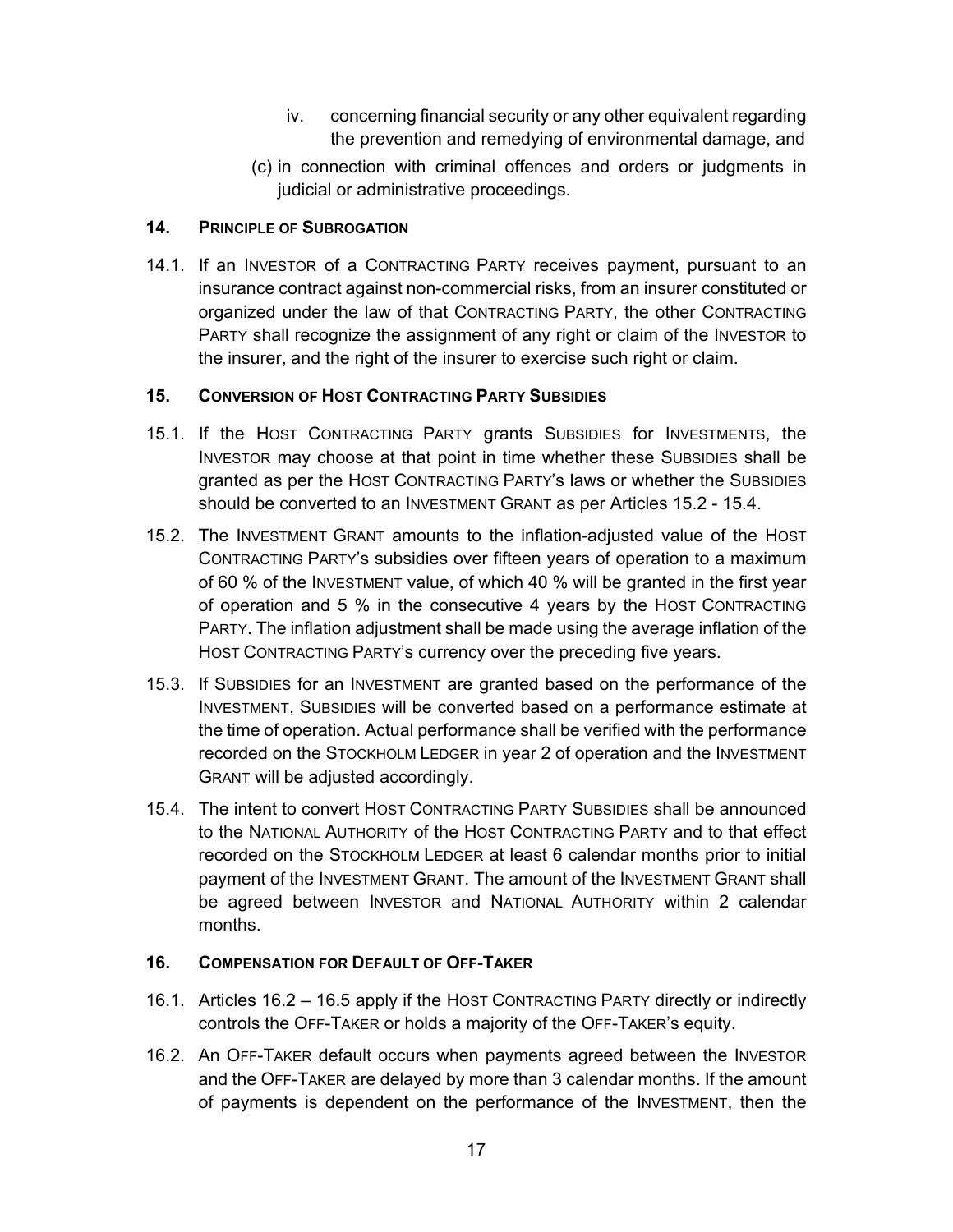amount of payments will be verified with the performance recorded on the STOCKHOLM LEDGER in the preceding calendar month.

- 16.3. In case of a default, the INVESTOR shall send a notice of default setting out the period that payments are past-due, the amount of payments due, documented proof for the request of these payments from the OFF-TAKER, as well as proof of registration on the STOCKHOLM LEDGER to the HOST CONTRACTING PARTY, who shall advance the payment on behalf of its OFF-TAKER.
- 16.4. If within 2 calendar months, the HOST CONTRACTING PARTY fails to make the payment to the INVESTOR, the INVESTOR shall register the default on the STOCKHOLM LEDGER, triggering advance payment to be made out of the STOCKHOLM FACILITY on behalf of the HOST CONTRACTING PARTY as executed by a SMART CONTRACT in accordance with the PROTOCOL, but only if, at that point in time, the targeted capitalization of the STOCKHOLM FACILITY under Article 17 has been attained.
- 16.5. In the case an advanced payment was made from the STOCKHOLM FACILITY to the INVESTOR under this Article 16, the HOST CONTRACTING PARTY shall replenish the STOCKHOLM FACILITY for the amount payable plus interest at the Euro Interbank Offered Rate plus 2% within 2 calendar months.
- 16.6. Where the HOST CONTRACTING PARTY fails to replenish the STOCKHOLM FACILITY under Article 16.5, future payments benefitting the defaulting HOST CONTRACTING PARTY under the STOCKHOLM FACILITY shall be reduced proportionally.

#### **17. ACCESS TO FINANCIAL SUPPORT FOR INVESTMENTS AND CAPACITY BUILDING**

- 17.1. The CONTRACTING PARTIES will establish the "GREEN CLIMATE STOCKHOLM FACILITY" (the "**STOCKHOLM FACILITY**") which shall be housed at the **GCF**, subject to the latter's approval, whereby the GCF'S trustee shall act as the trustee of the STOCKHOLM FACILITY. The STOCKHOLM FACILITY shall provide incentive measures supporting INVESTMENTS under this TREATY in the TERRITORY of NON-ANNEX I PARTIES to the UNFCCC in accordance with paragraphs 17.2-17.7 below.
- 17.2. Measures to be funded from the STOCKHOLM FACILITY include, but are not limited to:
	- (a) Concessional loans and loan tranches, with concessional terms such as lower interest rates than available in the markets, longer tenors or grace periods or debt subordination,
	- (b) Guarantees to local currency loans, corporate bond issuances, securitizations, green project bond issuances and similar; and risk sharing facilities and performance guarantees, including default guarantees to mitigate off-taker risks,
	- (c) Equity, quasi-equity and mezzanine financing,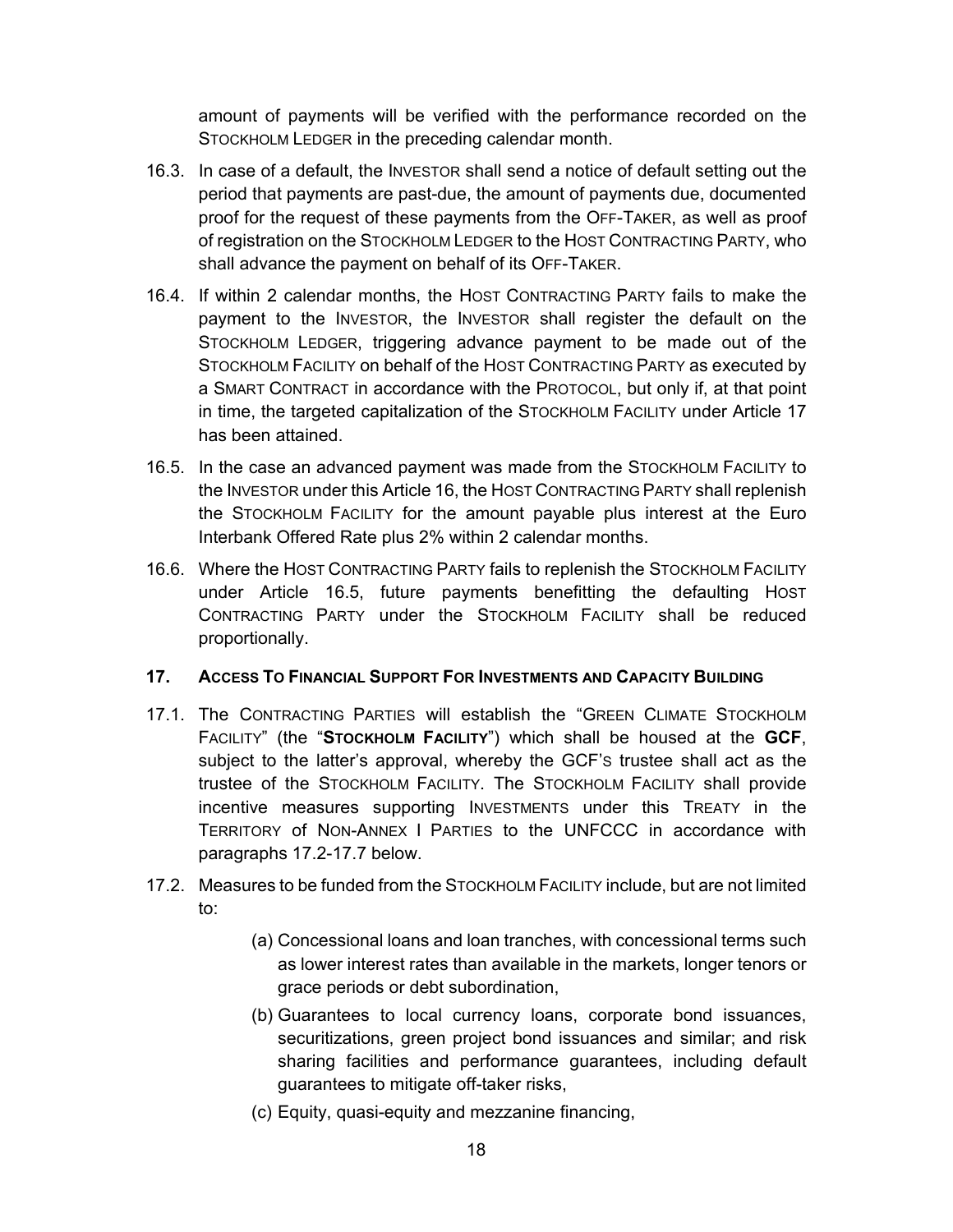- (d) Political risk insurance guarantees for non-commercial risks,
- (e) Currency hedges,
- (f) Non-reimbursable grants and technical cooperation, including for technical feasibility studies, or
- (g) Capacity building and knowledge transfer.
- 17.3. Host CONTRACTING PARTIES that are NON-ANNEX I PARTIES can apply for funding under the STOCKHOLM FACILITY for capacity building and knowledge transfer measures, as well as for non-reimbursable grants and technical cooperation to support INVESTMENTS. Such assistance may include, but shall not be limited to:
	- (a) capacity building with respect to host state agencies and programs on INVESTMENT promotion and facilitation,
	- (b) insurance programs based on commercial principles,
	- (c) direct financial assistance in support of the INVESTMENT or of feasibility studies prior to the INVESTMENT being established,
	- (d) technical or financial support for environmental and social impact assessments of a potential INVESTMENT,
	- (e) technology transfer, and/or
	- (f) periodic trade missions, support for joint business councils and other cooperative efforts to promote sustainable INVESTMENTS.
- 17.4. Irrespective of Article 17.3, INVESTORS planning to undertake an INVESTMENT can apply for any of the financing mechanisms listed in Article 17.1.
- 17.5. Funding shall be awarded on a rolling basis and shall adher to the principle of MINIMUM CONCESSIONALITY.
- 17.6. Subject to agreement by the GCF, the GCF shall manage the STOCKHOLM FACILITY under delegated authority from the TREATY COMMITTEE with costs to be borne out of the STOCKHOLM FACILITY. The GCF will create an executive committee which will make the funding decisions, including representatives from the Trustee, GCF Management, GCF Board of Directors, and the Treaty Committee.
- 17.7. The GCF shall establish a short procedure for application and approval of funding aligned with the needs and speed of private sector business, while seeking equitable geographical distribution of funds for INVESTMENTS in CONTRACTING PARTY states that are NON-ANNEX I PARTIES.
- 17.8. The STOCKHOLM FACILITY shall have an initial capitalization of EUR 1 billion. CONTRACTING PARTIES that are ANNEX I PARTIES, will jointly commit EUR 500 million of paid-in capital and EUR 500 million of callable capital. A review of the usage of funds will be carried out after 5 years of implementation of the STOCKHOLM FACILITY by the TREATY COMMITTEE. The STOCKHOLM FACILITY will be replenished on a rolling basis by CONTRACTING PARTIES that are ANNEX I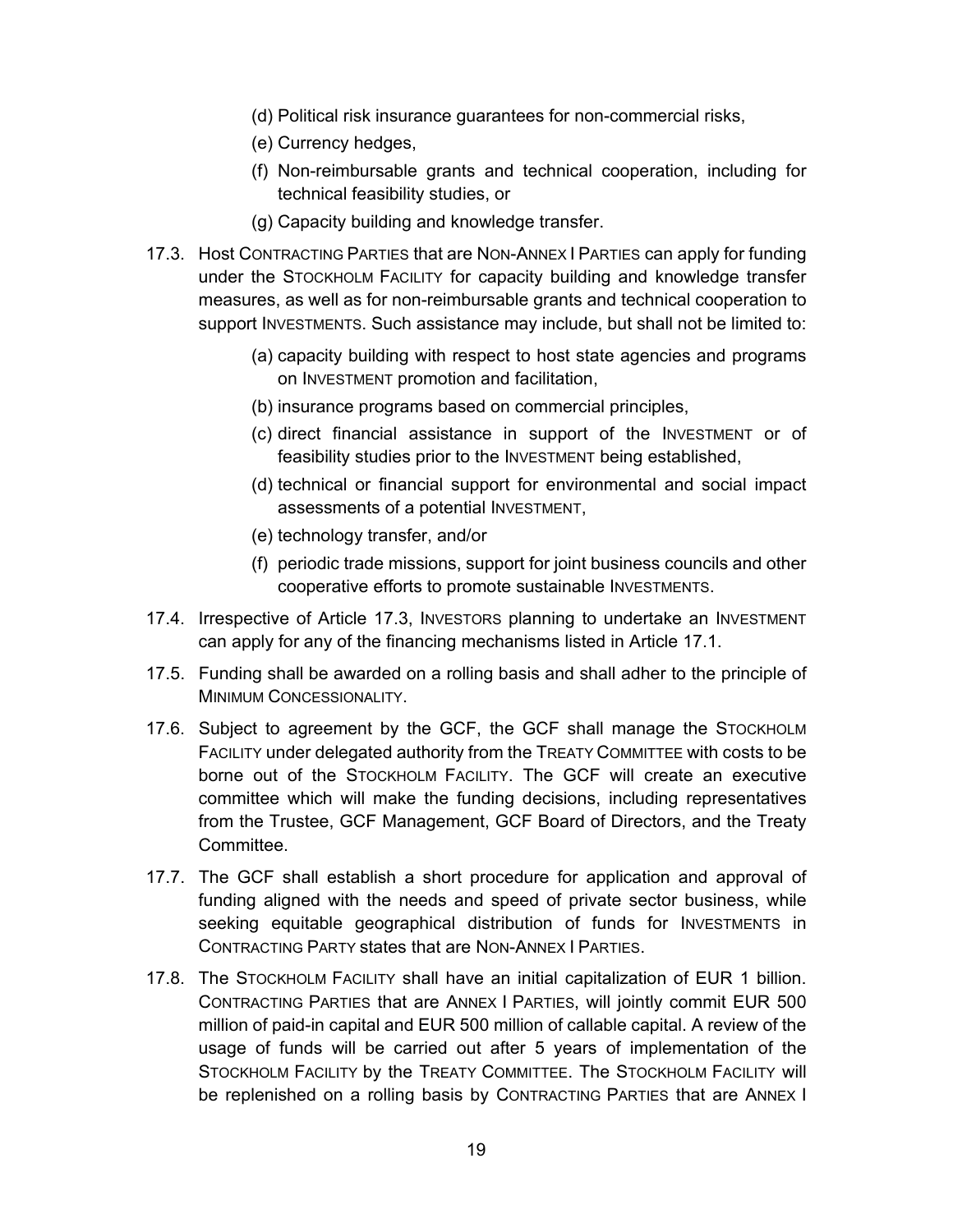PARTIES who will destine an amount higher or equal to 0.5 per cent of the total project cost for each INVESTMENT made under this Treaty by INVESTORS from the respective HOME CONTRACTING PARTIES. The Annex I Contracting Party has thereafter 2 years to deposit the funds with the STOCKHOLM FACILITY. The HOME CONTRACTING PARTY of INVESTORS and value of INVESTMENTS made will be verified over the STOCKHOLM LEDGER. The TREATY COMMITTEE may decide to initiate a recapitalization exercise when it deems it necessary and when fund usage justifies such an exercise. The TREATY COMMITTEE may authorize the GCF to raise funding in the markets through the issuance of green bonds to fund the STOCKHOLM FACILITY.

- 17.9. Sums paid into the STOCKHOLM FACILITY in accordance with Articles 10.4 and 11.2 will be integrated with the remaining funds of the STOCKHOLM FACILITY.
- 17.10. All funding proposals financed under the STOCKHOLM FACILITY will be disclosed on the GCF's webpage a minimum of 60 calendar days before their approval. The proposal disclosure will include:
	- (a) a summary of the proposed investment,
	- (b) an Environmental and Social Impact Assessment,
	- (c) a quantification of the expected positive mitigation or adaptation impact, and
	- (d) proof that the investment and its investor meet the definition of Investor and Investment under the Treaty.

#### **18. OTHER CONTRACTING PARTY OBLIGATIONS**

- 18.1. If the legislation of a CONTRACTING PARTY or international obligations, existing at present or established hereafter between a CONTRACTING PARTY and another in addition to this TREATY, contain any provisions, whether general or specific, entitling INVESTMENTS by INVESTORS of the other CONTRACTING PARTY to a treatment more favourable than is provided for by this TREATY, such provisions shall prevail over this TREATY to the extent that they are more favourable.
- 18.2. Each of the CONTRACTING PARTIES listed in Annex 4 shall observe any obligation it has explicitly assumed with regard to an INVESTMENT in its TERRITORY by an INVESTOR of another CONTRACTING PARTY listed in Annex 4 in the exercise of its sovereign authority, which the INVESTOR could rely on in good faith when making or modifying the INVESTMENT.

#### **PART 4 RESERVATIONS AND RIGHT TO REGULATE**

#### **19. EXCEPTIONS AND RESERVATIONS**

19.1. Articles 5 through 8 do not apply to: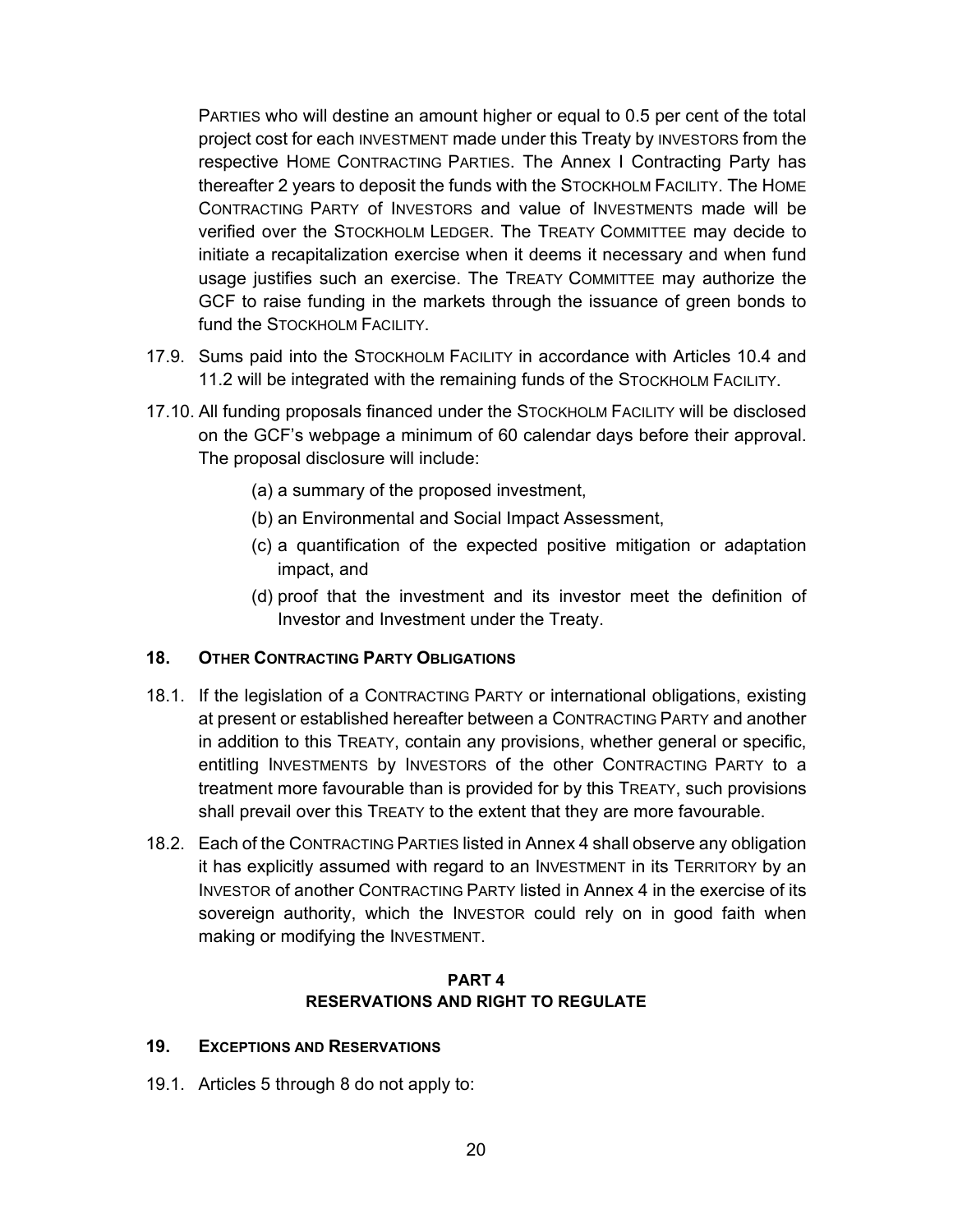- (a) an existing non-conforming measure that is maintained by a CONTRACTING PARTY as set out in Annex 5,
- (b) the continuation or prompt renewal of a non-conforming measure referred to in paragraph (a), or
- (c) an amendment to a non-conforming measure referred to in paragraph (a) to the extent that the amendment does not decrease the conformity of the measure, as it existed immediately before the amendment, with Articles 5 through 8.

### **20. RIGHT TO REGULATE**

- 20.1. Subject to Article 20.4 below, nothing in this TREATY shall be construed to prevent a CONTRACTING PARTY from adopting, maintaining or enforcing any measure consistent with this TREATY that is in the public interest, such as measures to meet health, safety, labour or environmental concerns or reasonable measures for prudential purposes.
- 20.2. The adoption, maintenance or enforcement of such measures is subject to the requirement that they are not applied in an arbitrary or unjustifiable manner or do not constitute a disguised restriction on INVESTMENTS of INVESTORS of another CONTRACTING PARTY.
- 20.3. For greater certainty, the mere fact that a CONTRACTING PARTY regulates, including through a modification to its laws, in a manner which negatively affects an INVESTMENT or interferes with an INVESTOR's expectations, including its expectations of profits, does not on its own amount to a breach of an obligation under this Article 20.
- 20.4. For greater certainty, regulatory measures that prevent the achievement of targets set forth in the NDC of one of the CONTRACTING PARTIES without their replacement by more suitable, equivalent or more stringent measures shall not be protected by this Article 20.

### **PART 5 DISPUTE SETTLEMENT**

## **21. SETTLEMENT OF DISPUTES BETWEEN THE CONTRACTING PARTIES**

- 21.1. A dispute between CONTRACTING PARTIES concerning the interpretation, application or performance of this TREATY, including disputes arising out or connected with its existence, validity or withdrawal, the STOCKHOLM FACILITY or the STOCKHOLM LEDGER (the "**CONTRACTING PARTY DISPUTE**"), should as far as possible be settled by the disputing CONTRACTING PARTIES (the "**DISPUTING CONTRACTING PARTIES**").
- 21.2. If a CONTRACTING PARTY DISPUTE cannot thus be settled within 6 calendar months from notification of the dispute from one CONTRACTING PARTY to another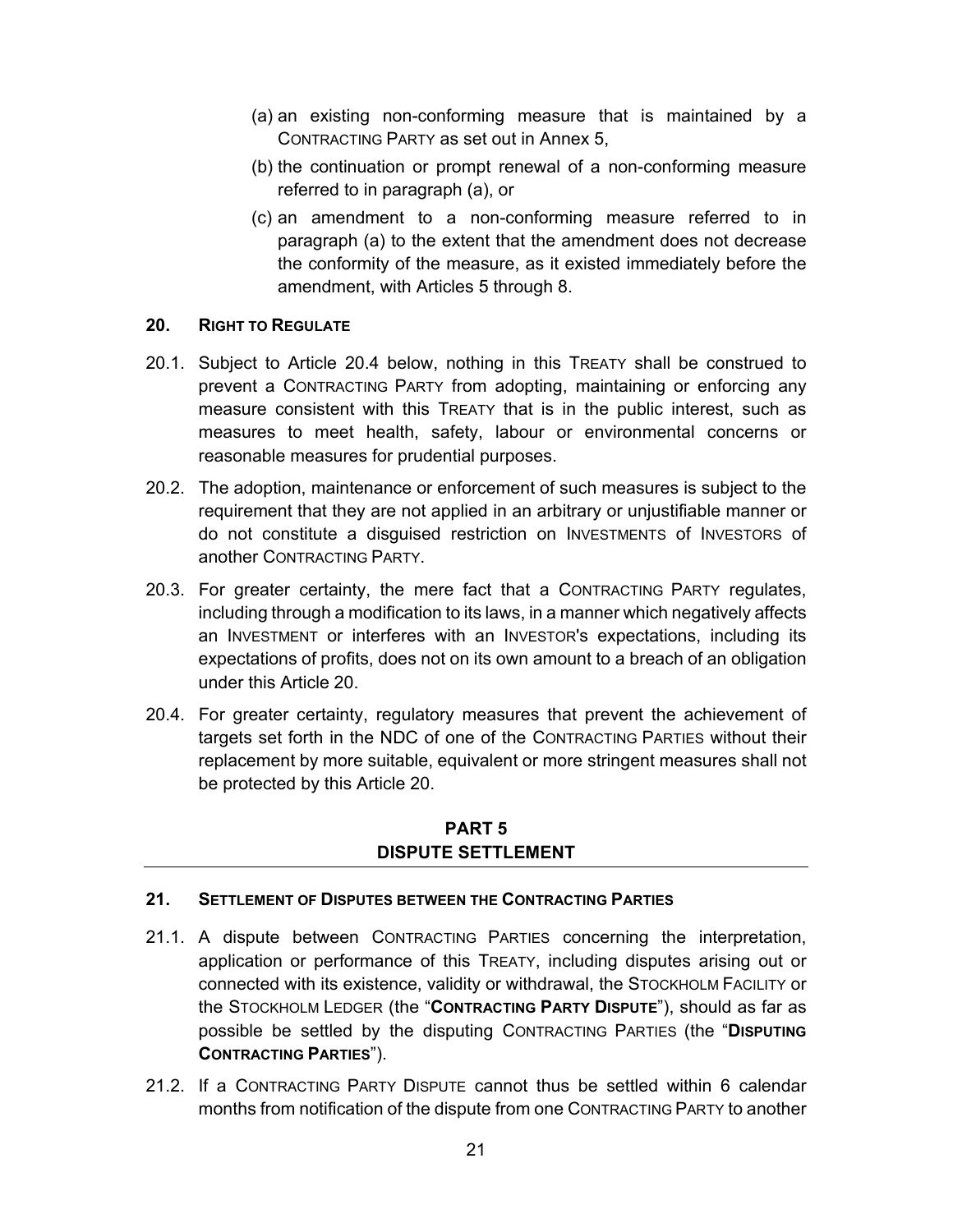CONTRACTING PARTY, either DISPUTING CONTRACTING PARTY may submit the dispute to final and binding arbitration in accordance with the PCA ARBITRATION RULES in effect on the date of such request for arbitration. The number of arbitrators shall be three. The languages to be used in the arbitral proceedings shall be English. The appointing authority shall be the Secretary-General of the Permanent Court of Arbitration. The seat of arbitration shall be The Hague, the Netherlands.

## **22. SETTLEMENT OF DISPUTES BETWEEN A CONTRACTING PARTY AND INVESTOR(S) OF OTHER CONTRACTING PARTIES**

- 22.1. Disputes between a CONTRACTING PARTY and an INVESTOR of another CONTRACTING PARTY (together, the "**DISPUTING PARTIES**") regarding an INVESTMENT of the latter made in the TERRITORY of the former, which are based on an alleged breach of obligations under this TREATY that caused loss or damage to the INVESTOR of another CONTRACTING PARTY (the "**INVESTMENT DISPUTE**"), shall be, to the extent possible, settled amicably through consultations.
- 22.2. Only if these consultations do not result in a resolution within a three calendar months' period (the "**COOLING-OFF PERIOD**") from the date of a written request for consultations, the INVESTOR may submit the INVESTMENT DISPUTE either to the courts or the administrative tribunals of the HOST CONTRACTING PARTY or to international arbitration. In the event of the latter, the INVESTOR has the choice between either of the following:
	- (a) Arbitration pursuant to the Convention on the Settlement of Investment Disputes between States and Nationals of other States, opened for signature inWashington, on March 18, 1965 (hereinafter the "**ICSID CONVENTION**");
	- (b) an *ad-hoc* arbitration in accordance with the arbitration rules of the United Nations Commission on International Trade Law ("**UNCITRAL**") in effect on the date of request for arbitration; or
	- (c) arbitration in accordance with the Arbitration Rules of the Arbitration Institute of the Stockholm Chamber of Commerce in effect on the date of the request for arbitration.
- 22.3. Each Contracting Parties hereby consents to the submission of an INVESTMENT DISPUTE to international arbitration in accordance with this Article 22.
- 22.4. The UNCITRAL RULES ON TRANSPARENCY IN TREATY-BASED INVESTOR-STATE Arbitration shall apply to any arbitration proceedings instituted between the DISPUTING PARTIES under Article 22.2.
- 22.5. No INVESTMENT DISPUTE may be submitted to international arbitration under Article 22.2, if more than six years have elapsed from the date on which the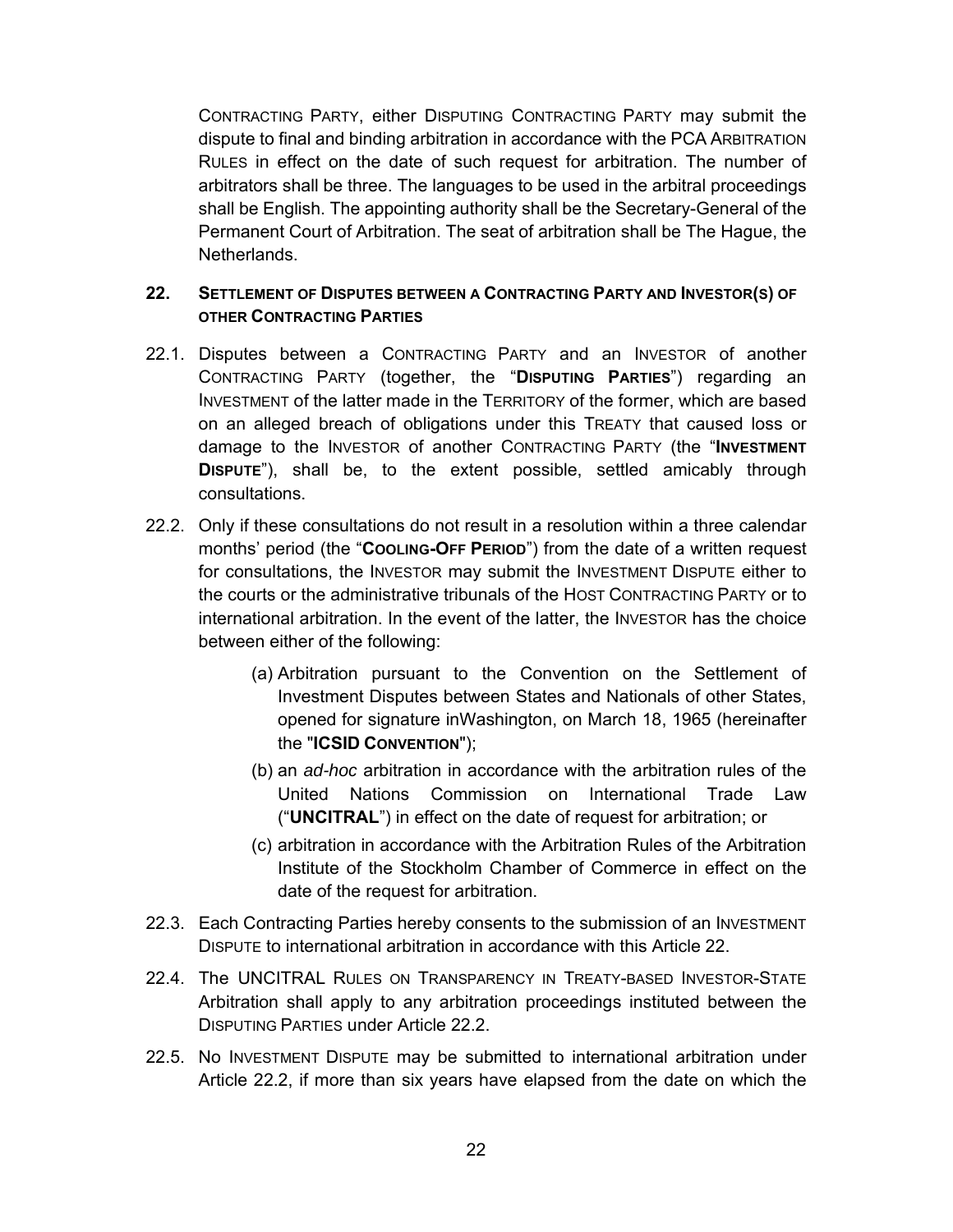INVESTOR first acquired, or should have first acquired, knowledge of the alleged breach and the loss or damage that the latter has allegedly incurred.

- 22.6. No INVESTMENT DISPUTE may be submitted to international arbitration under Article 22.2 if the INVESTMENT has been made through fraudulent misrepresentation, concealment, corruption, or conduct amounting to an abuse of process. For greater certainty, conduct amounting to an abuse of process is to be presumed by the arbitral tribunal constituted pursuant to Article 22.2 (the "**ARBITRAL TRIBUNAL**") if an INVESTOR effected to restructure its operations to ensure that its INVESTMENT is covered by this TREATY after an INVESTMENT DISPUTE has already arisen. Corporate restructuring prior to an INVESTMENT DISPUTE having arisen shall not be presumed to amount to an abuse of process.
- 22.7. No claim that a restructuring of debt issued by a CONTRACTING PARTY, including any debt instrument of any level of government of that CONTRACTING PARTY, breaches Part 3 (Investment Protection) of this TREATY may be submitted to international arbitration under Article 22.2, or if already submitted, continue thereunder, if the restructuring is a NEGOTIATED RESTRUCTURING at the time of submission, or becomes a NEGOTIATED RESTRUCTURING after such submission, except for a claim that the restructuring violates Articles 7 (National Treatment) or 8 (Most-Favoured Nation Treatment). For greater certainty, the mandatory COOLING-OFF PERIOD prescribed in Article 22.2 must be maintained in any event.
- 22.8. An organization which has been constituted or otherwise duly organised under the law of a CONTRACTING PARTY, which immediately before a dispute arose was under effective control of INVESTORS of another CONTRACTING PARTY, shall be treated as an organization of that latter CONTRACTING PARTY.
- 22.9. The respondent CONTRACTING PARTY shall at no time whatsoever during the process assert as a defence its immunity or the fact that the INVESTOR has received, by virtue of an insurance contract, a compensation covering the whole or part of the incurred damage.
- 22.10. No CONTRACTING PARTY shall pursue through diplomatic channels an INVESTMENT DISPUTE submitted to international arbitration unless another CONTRACTING PARTY concerned does not abide by and comply with the arbitral award rendered pursuant to arbitral proceedings instituted in accordance with Articles 22.2 or 23.13 (the "**ARBITRAL AWARD**").
- 22.11. An ARBITRAL AWARD shall order that the costs of the proceedings be borne by the unsuccessful DISPUTING PARTY. In exceptional circumstances, costs of the proceedings may be apportioned between the DISPUTING PARTIES if the ARBITRAL TRIBUNAL determines that apportionment is appropriate in the circumstances of the INVESTMENT DISPUTE. Other reasonable costs, including costs of legal representation and assistance, shall be borne by the unsuccessful DISPUTING PARTY, unless the ARBITRAL TRIBUNAL determines that such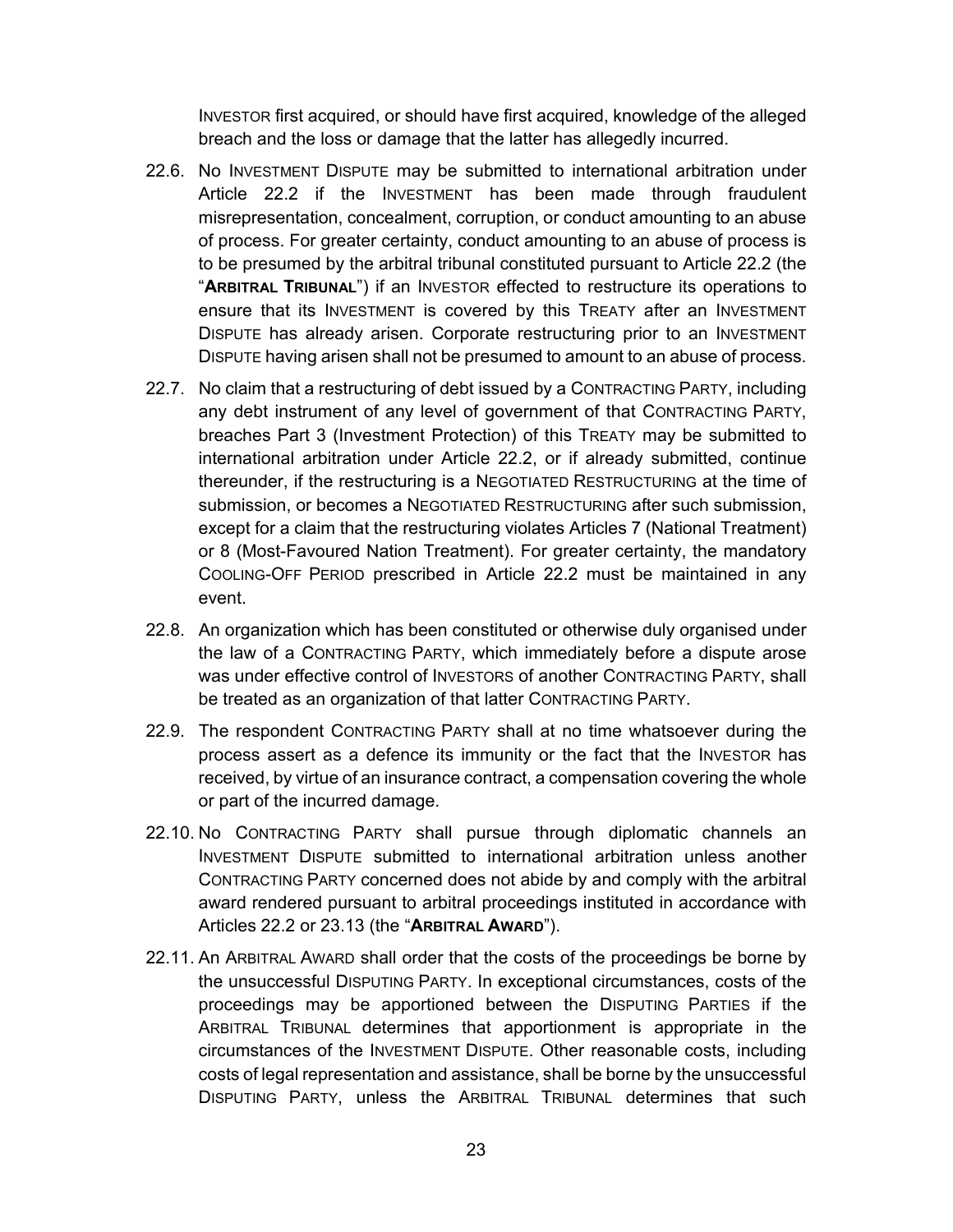apportionment is unreasonable in the circumstances. If only parts of the claims have been successful, the costs shall be adjusted, proportionately, to the number or extent of the successful parts of the claims.

22.12. The ARBITRAL AWARD shall be final and binding for the DISPUTING PARTIES and shall be executed without delay according to the law of the CONTRACTING PARTY concerned.

#### **23. CONSOLIDATION**

- 23.1. When two or more claims, which have been submitted separately to international arbitration pursuant to Article 22.2, have a question of law or fact in common and arise out of the same events or circumstances, a **DISPUTING PARTY** or the DISPUTING PARTIES, jointly, may make a request for consolidation ("**CONSOLIDATION REQUEST**") to an arbitral tribunal (the "**CONSOLIDATION TRIBUNAL**") to issue a Consolidation Order ("**CONSOLIDATION ORDER**") in accordance with this Article 23.
- 23.2. The DISPUTING PARTY seeking a CONSOLIDATION ORDER shall first deliver a notice (the "**CONSOLIDATION NOTICE**") to the DISPUTING PARTIES it seeks to be covered by this order.
- 23.3. If the DISPUTING PARTIES notified pursuant to Article 23.2 have reached an agreement on the "**CONSOLIDATION REQUEST**" to be sought and the relevant appointing authority (the "**APPOINTING AUTHORITY**") under Article 22.2(a)(b) or (c) to be called upon, they may make a joint request to such APPOINTING AUTHORITY for the establishment of a CONSOLIDATION TRIBUNAL to issue a CONSOLIDATION ORDER pursuant to this Article 23.
- 23.4. If the DISPUTING PARTIES notified pursuant to Article 23.2 have not reached agreement on the CONSOLIDATION ORDER and/or the APPOINTING AUTHORITY within 30 calendar days of the CONSOLIDATION NOTICE, a DISPUTING PARTY may make a CONSOLIDATION REQUEST pursuant to this Article to the Secretary General of the Permanent Court of Arbitration to constitute a CONSOLIDATION TRIBUNAL.
- 23.5. The CONSOLIDATION REQUEST shall be in writing and be delivered to all the DISPUTING PARTIES sought to be covered by the CONSOLIDATION ORDER and, where Article 23.3 applies, to the chosen APPOINTING AUTHORITY, where Article 23.4 applies, to the Secretary General of the Permanent Court of Arbitration, and shall specify:
	- (a) the names and addresses of the disputing parties sought to be covered by the order;
	- (b) the claims, or parts thereof, sought to be covered by the order; and
	- (c) the grounds for the order sought.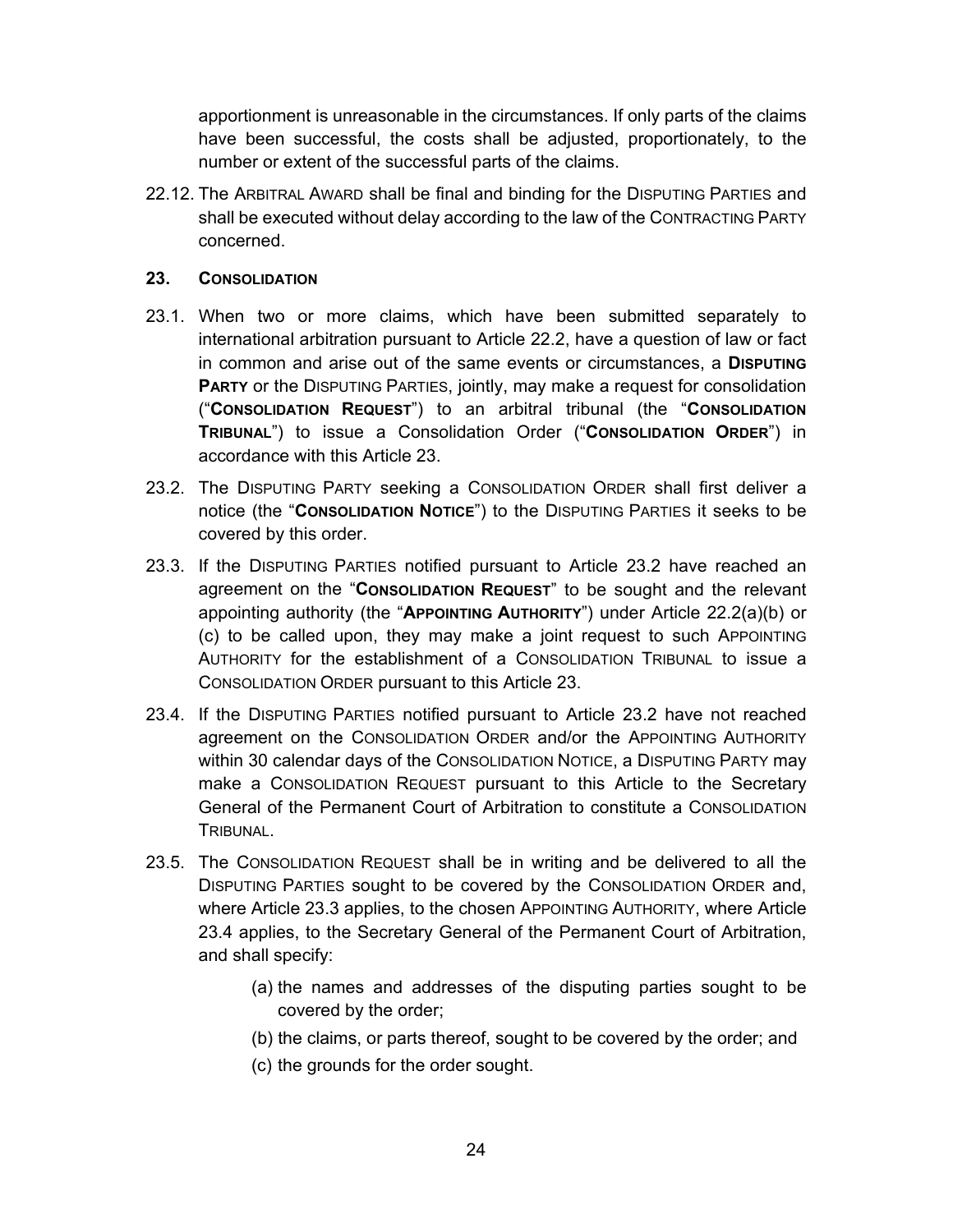- 23.6. A CONSOLIDATION REQUEST involving more than one respondent CONTRACTING PARTY shall require the agreement of all such respondent CONTRACTING PARTIES.
- 23.7. The rules applicable to the proceedings under this Article [23] are determined as follows:
	- (a) if all of the claims, for which a CONSOLIDATION ORDER is sought, have been submitted to international arbitration under the same rules pursuant to Article 22.2, those rules shall apply;
	- (b) if the claims for which a CONSOLIDATION ORDER is sought have not been submitted to international arbitration under the same rules:
		- i. the INVESTORS may collectively agree on either of the rules under Article 22.2; or
		- ii. if the INVESTORS cannot agree on the applicable rules within 30 calendar days of the CONSOLIDATION TRIBUNAL receiving the request for consolidation, the PCA ARBITRATION RULES in effect at the time of the CONSOLIDATION NOTICE shall apply.
- 23.8. The CONSOLIDATION TRIBUNAL shall in accordance with the requirements of this Article 23 decide on the CONSOLIDATION REQUEST.
- 23.9. After hearing the DISPUTING PARTIES, the CONSOLIDATION TRIBUNAL may, by CONSOLIDATION ORDER, decide to consolidate the claims in whole or in part, if it is satisfied that claims submitted to international arbitration under Article 22.2:
	- (a) have a question of law or fact in common and arise out of the same events or circumstances, and
	- (b) consolidation would best serve the interests of fair and efficient resolution of the claims including the interest of consistency of awards.
- 23.10. If a CONSOLIDATION TRIBUNAL has assumed jurisdiction pursuant to Article 23.8 to decide on a CONSOLIDATION ORDER, an INVESTOR that has submitted a claim pursuant to Article 22.2 and whose claim has not been consolidated may make a written request to the CONSOLIDATION TRIBUNAL that it be included in the CONSOLIDATION ORDER provided that the request complies with the requirements set out in Article 23.5. The CONSOLIDATION TRIBUNAL shall grant such request where it is satisfied that the conditions of Article 23. 9 are met and that granting the request would not unduly burden or unfairly prejudice the DISPUTING PARTIES or unduly disrupt the proceedings. Before the CONSOLIDATION TRIBUNAL issues that order, it shall consult with the DISPUTING PARTIES.
- 23.11. On application of a DISPUTING PARTY, the CONSOLIDATION TRIBUNAL established under this Article 23, pending its decision under Article 23.9, may order that the proceedings of any other ARBITRAL TRIBUNAL appointed pursuant to Article 22.2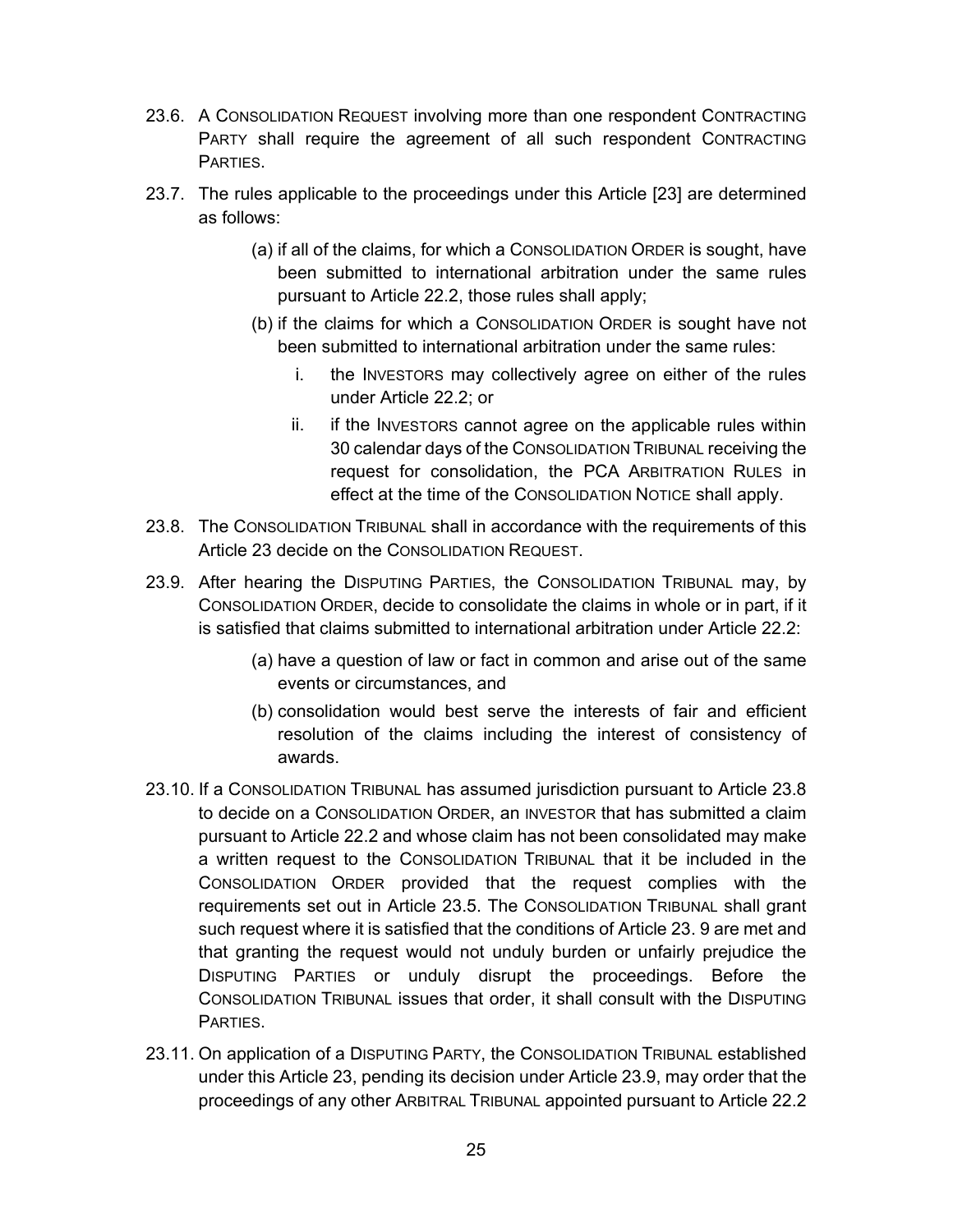in relation to the claims be stayed, unless such ARBITRAL TRIBUNAL has already adjourned its proceedings.

- 23.12. All ARBITRAL TRIBUNALS appointed under Article 22.2 shall cede jurisdiction in relation to the claims, or parts thereof, over which a CONSOLIDATION TRIBUNAL under this Article 23 has assumed jurisdiction.
- 23.13. The award of a CONSOLIDATION TRIBUNAL established under this Article in relation to those claims, or parts thereof, over which it has assumed jurisdiction is binding on any other ARBITRAL TRIBUNAL(S) appointed under Article 22.2, as regards those claims, or parts thereof.
- 23.14. An INVESTOR may withdraw a claim that is subject to consolidation and such claim shall not be resubmitted to international arbitration under Article 22.2. If the INVESTOR does so no later than 20 calendar days after receipt of the CONSOLIDATION NOTICE, its earlier submission of the claim shall not prevent the INVESTOR's recourse to other modes of dispute settlement mentioned under Article 22.2 with the exception of international arbitration.
- 23.15. At the request of an INVESTOR, a CONSOLIDATION TRIBUNAL may take such measures as it sees fit in order to preserve the confidential or protected information of that INVESTOR in relation to other INVESTORS. Those measures may include the submission of redacted versions of documents containing confidential or protected information to the other INVESTORS or arrangements to hold parts of the hearing in private.

#### **24. CLAIMS MANIFESTLY WITHOUT LEGAL MERIT**

- 24.1. The respondent CONTRACTING PARTY may, no later than 30 calendar days after the constitution of the ARBITRAL TRIBUNAL, and in any event before its first session, file an objection that a claim is manifestly without legal merit.
- 24.2. An objection shall not be submitted under Article 24.1 if the respondent CONTRACTING PARTY has filed an objection pursuant to Article 25.
- 24.3. The respondent CONTRACTING PARTY shall specify as precisely as possible the basis for the objection.
- 24.4. On receipt of an objection pursuant to this Article 24, the ARBITRAL TRIBUNAL shall suspend the proceedings on the merits and establish a schedule for considering such an objection consistent with its schedule for considering any other preliminary question.
- 24.5. The ARBITRAL TRIBUNAL, after giving the DISPUTING PARTIES an opportunity to present their observations, shall at its first session or promptly thereafter, issue a decision or ARBITRAL AWARD stating the grounds therefor. In doing so, the ARBITRAL TRIBUNAL shall assume the alleged facts to be true. The decision of the ARBITRAL TRIBUNAL shall issue the decision or ARBITRAL AWARD within 4 calendar months from the objection having been filed.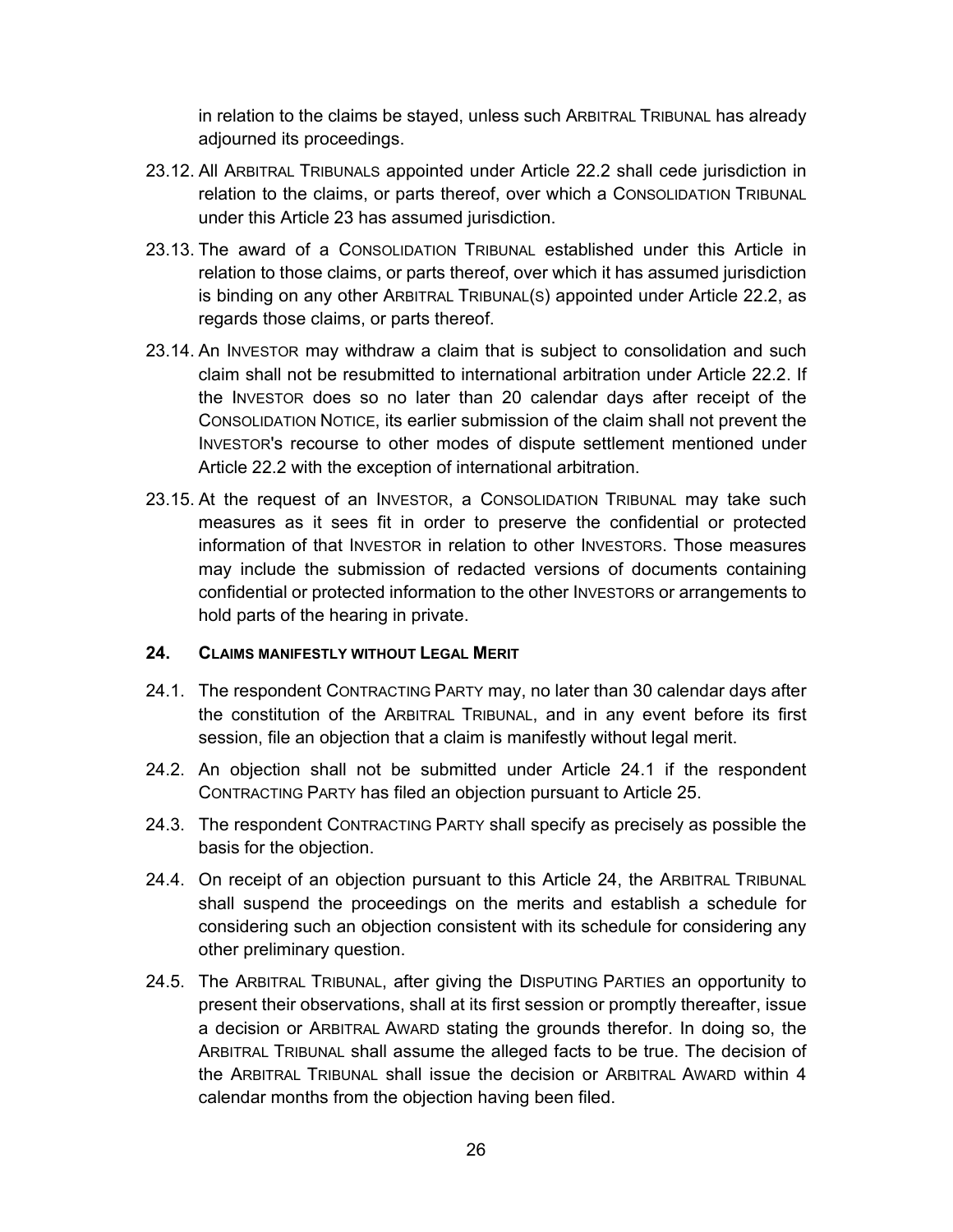24.6. This Article shall be without prejudice to the ARBITRAL TRIBUNAL's authority to address other objections as a preliminary question or to the right of the respondent CONTRACTING PARTY to object, in the course of the proceeding, that a claim lacks legal merit.

## **25. CLAIMS UNFOUNDED AS A MATTER OF LAW**

- 25.1. Without prejudice to the ARBITRAL TRIBUNAL's authority to address other objections as a preliminary question or to a respondent CONTRACTING PARTY's right to raise any such objections at an appropriate time, the ARBITRAL TRIBUNAL shall address and decide as a preliminary question any objection by the respondent CONTRACTING PARTY that, as a matter of law, a claim, or any part thereof, submitted by the INVESTOR is not a claim for which an award in favour of the INVESTOR may be made under this Article 25, even if the facts alleged were assumed to be true.
- 25.2. An objection under Article 25.1 shall be submitted to the ARBITRAL TRIBUNAL no later than the date the ARBITRAL TRIBUNAL fixes for the respondent CONTRACTING PARTY to submit its counter-memorial.
- 25.3. If an objection has been submitted pursuant to Article 24, the ARBITRAL TRIBUNAL may, taking into account the circumstances of that objection, decline to address, under the procedures set out in this Article, an objection submitted pursuant to Article 25.1.
- 25.4. On receipt of an objection under Article 25.1, and, if appropriate, after rendering a decision pursuant to Article 25.3, the ARBITRAL TRIBUNAL shall suspend any proceedings on the merits, establish a schedule for considering the objection consistent with any schedule it has established for considering any other preliminary question, and issue a decision or ARBITRAL AWARD on the objection stating the grounds therefor within 3 calendar months from the objection having been filed.

#### **26. MEDIATION**

- 26.1. The DISPUTING PARTIES or DISPUTING CONTRACTING PARTIES may at any time agree to have recourse to mediation.
- 26.2. Recourse to mediation is without prejudice to the legal position or rights of each DISPUTING PARTY or DISPUTING CONTRACTING PARTY.
- 26.3. Any mediation agreed between the DISPUTING PARTIES or DISPUTING CONTRACTING PARTIES shall be governed by the Mediation Rules of the Arbitration Institute of the Stockholm Chamber of Commerce or under any other rules consensually agreed.
- 26.4. The mediator is appointed by agreement of the DISPUTING PARTIES or DISPUTING CONTRACTING PARTIES. The DISPUTING PARTIES or DISPUTING CONTRACTING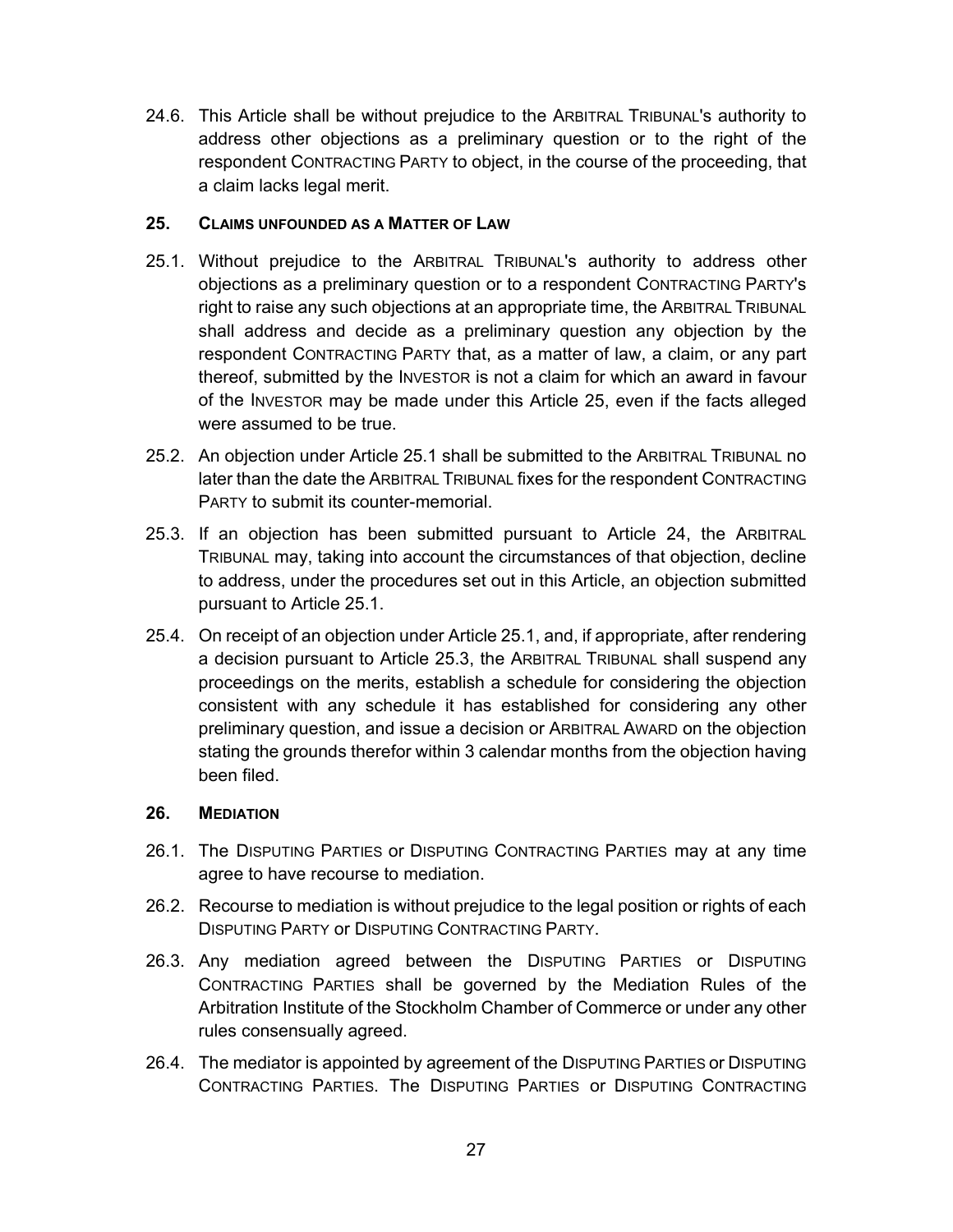PARTIES may also request that the Secretary General of the Arbitration Institute of the Stockholm Chamber of Commerce appoint the mediator.

- 26.5. The DISPUTING PARTIES or DISPUTING CONTRACTING PARTIES shall endeavour to reach a resolution of the dispute within 60 calendar days from the appointment of the mediator.
- 26.6. If the DISPUTING PARTIES agree to have recourse to mediation, the limitation period under Article 22.5 shall be suspended from the date on which the DISPUTING PARTIES agreed to have recourse to mediation, to the date on which either DISPUTING PARTY decides to terminate the mediation.
- 26.7. A decision by a DISPUTING PARTY or DISPUTING CONTRACTING PARTIES to terminate the mediation shall be transmitted by way of a letter to the mediator and the other DISPUTING PARTY or DISPUTING CONTRACTING PARTIES, respectively.

### **27. THIRD PARTY FUNDING**

- 27.1. Where there is third party funding, the disputing INVESTOR benefiting from it shall disclose to the disputing CONTRACTING PARTY and to the ARBITRAL TRIBUNAL the name and address of the third-party funder.
- 27.2. The disclosure shall be made at the time of the submission of a claim, or, if the financing agreement is concluded or the donation or grant is made after the submission of a claim, without delay as soon as the agreement is concluded, or the donation or grant is made.

## **PART 6 OPTIONAL MULTILATERAL ARBITRATION AGREEMENT**

#### **28. MULTILATERAL ARBITRATION AGREEMENT**

- 28.1. The CONTRACTING PARTIES listed in Annex 6 agree that all commercial disputes, but not INVESTMENT DISPUTES under this TREATY, concerning or arising out of an INVESTMENT between an INVESTOR from a listed CONTRACTING PARTY and a NATIONAL of the listed HOST CONTRACTING PARTY, may, at the unilateral option of either NATIONAL or INVESTOR, be resolved by international commercial arbitration under the Arbitration Rules of the Arbitration Institute of the Stockholm Chamber of Commerce, even in the absence of a respective arbitration agreement between the NATIONAL and the INVESTOR, but subject to any contrary agreement between the INVESTOR and the NATIONAL evidenced by explicit exclusion of the application of this Article to their commercial relationship.
- 28.2. Consumer, employment disputes and any other category of non-commercial disputes arising out of or in connection with the INVESTMENT, which are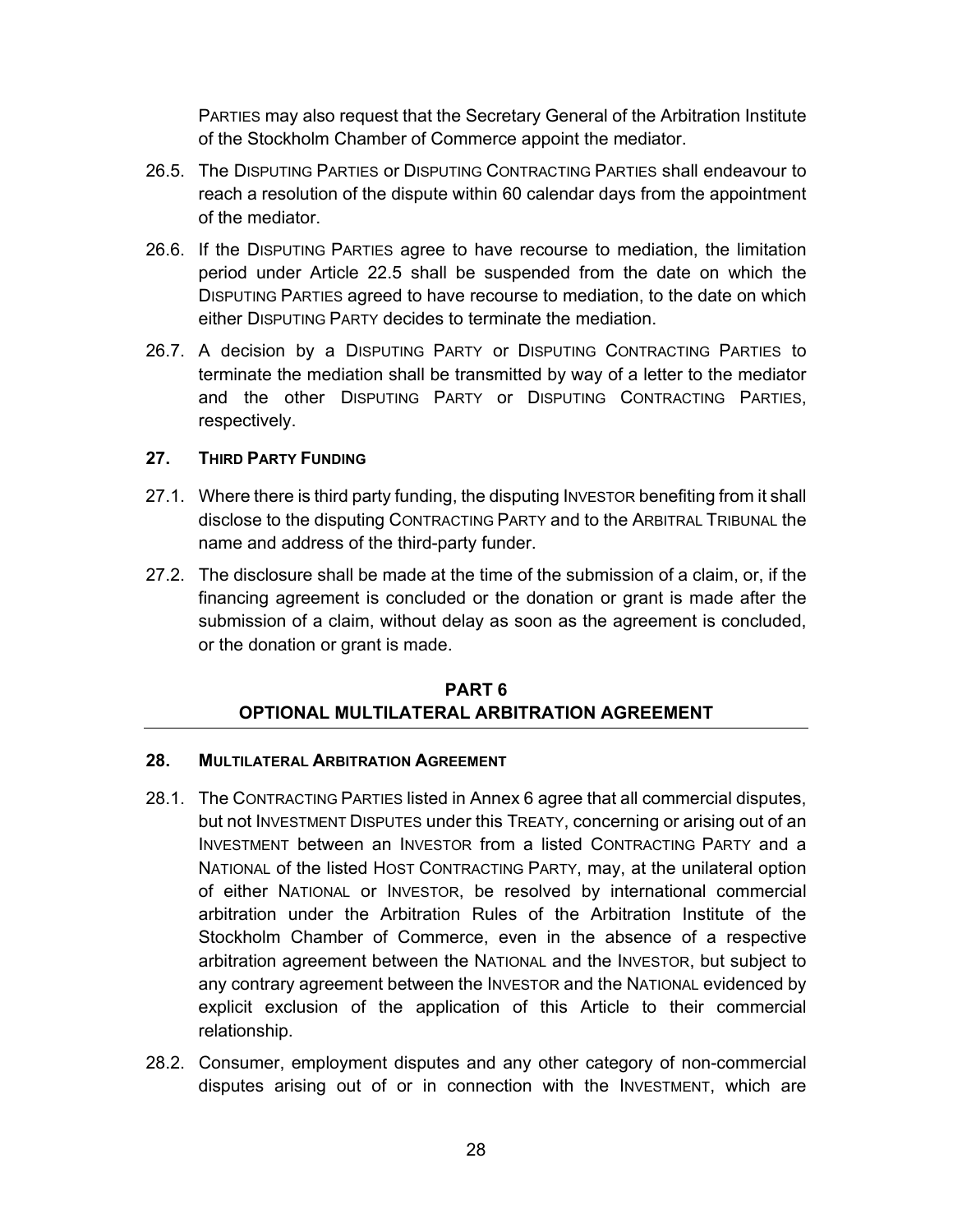considered non-arbitrable under the laws of the HOST CONTRACTING PARTY, do not fall under this Article 28.

28.3. For greater certainty, the INVESTOR may not rely in any such commercial arbitration proceedings with the NATIONAL on the protections granted in Part 3, 4 and 7 under this TREATY.

### **PART 7 INSTITUTIONAL MATTERS**

#### **29. STOCKHOLM LEDGER**

- 29.1. Within 12 calendar months of the TREATY coming into force, the TREATY COMMITTEE shall establish a ledger application (the "**STOCKHOLM LEDGER**") to serve as a robust measurement, reporting, verification and monetization ("**MRVM**") tool to mobilize INVESTMENTS under the TREATY, and if applicable, as means to provide CERTIFICATES OF ORIGIN.
- 29.2. The STOCKHOLM LEDGER shall be determined or created following decision by the TREATY COMMITTEE, but must be built on a scalable, decentralized, trustless and distributed ledger protocol (the "**PROTOCOL**"), with a special focus on avoiding large-scale energy consumption.
- 29.3. The CONTRACTING PARTIES agree to identify existing, or support the creation of new neutral third-party standardized data feed services (the "**ORACLES**") that verify and provide standardized data as agreed for MRVM purposes under the STOCKHOLM LEDGER, including, but not limited to, the disbursements under the STOCKHOLM FACILITY in accordance with Articles 15, 16 and 17.
- 29.4. Upon establishment of the STOCKHOLM LEDGER, the TREATY COMMITTEE shall adopt a decision stipulating the data necessary to be entered onto the STOCKHOLM LEDGER by INVESTORS and verified by ORACLES in relation to their INVESTMENTS (the "**LEDGER DATA**"). The LEDGER DATA decision is to be added as an Annex to this TREATY.
- 29.5. All CONTRACTING PARTIES agree to accept CERTIFICATES OF ORIGIN from HOST CONTRACTING PARTIES, so long as they comply with the standardization outlined in Annex 1.
- 29.6. The TREATY COMMITTEE shall make appropriate transitional arrangements, including a transitional period for INVESTMENT registration on the STOCKHOLM LEDGER.
- 29.7. INVESTMENTS made shall be registered on the STOCKHOLM LEDGER at the time of making the INVESTMENT or within the determined transitional period upon the STOCKHOLM LEDGER's establishment.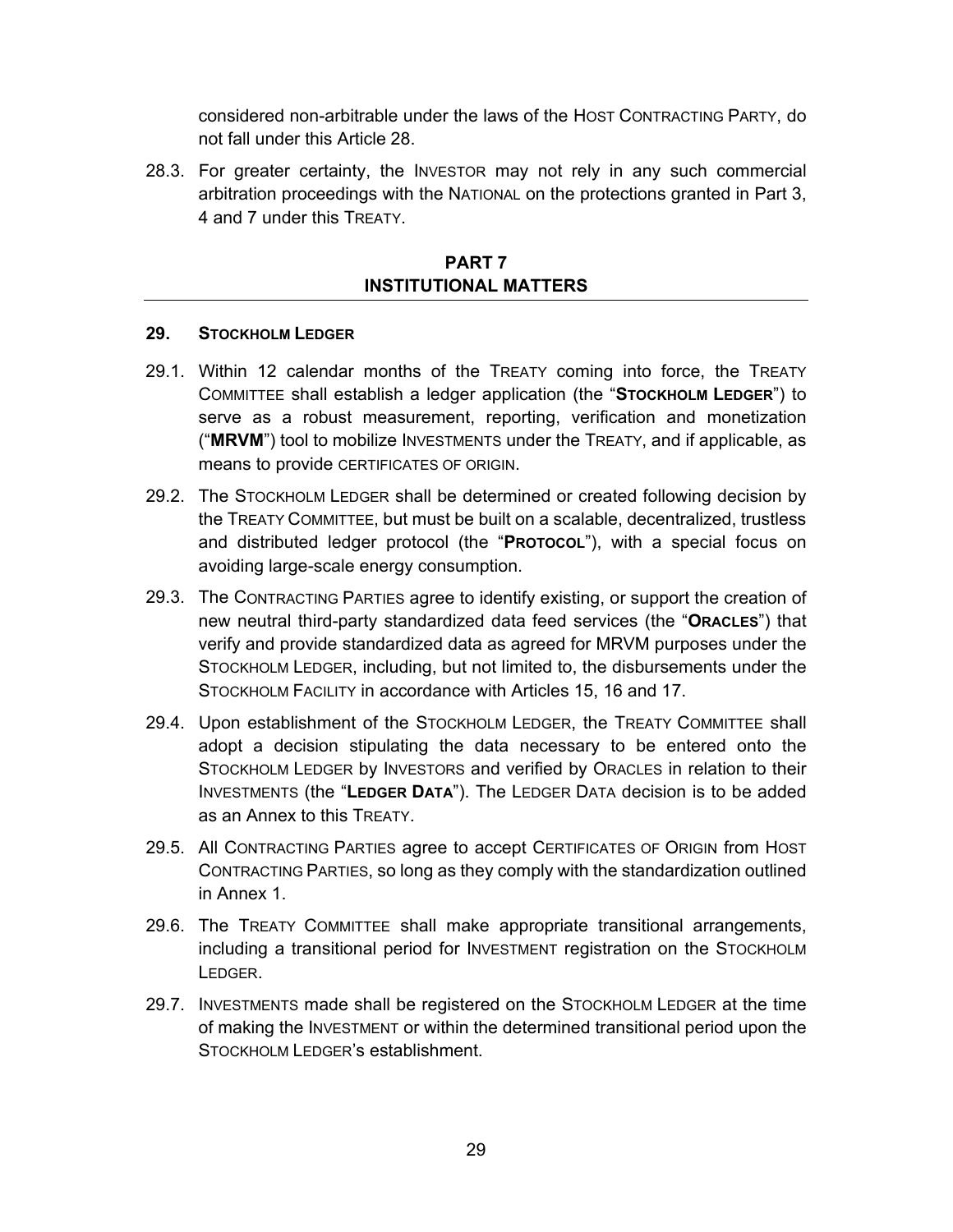### **30. TREATY COMMITTEE**

- 30.1. The TREATY COMMITTEE shall be the governing body of the TREATY and shall consist of representatives of the NATIONAL AUTHORITIES, whereby all CONTRACTING PARTIES shall have an equal voice.
- 30.2. The TREATY COMMITTEE shall meet within one year of the TREATY coming into force, and once every year after that.
- 30.3. Decisions by the TREATY COMMITTEE shall be taken by consensus. Where no consensus is deemed possible by the chair of a meeting, a decision may be taken by three-quarters of the CONTRACTING PARTIES present and voting.
- 30.4. The TREATY COMMITTEE shall adopt at its first meeting rules of procedure and financial rules for itself and any subsidiary bodies, if any, financial provisions governing the functioning of TREATY COMMITTEE and instruct the establishment and parameters of the STOCKHOLM LEDGER and PROTOCOL.
- 30.5. The TREATY COMMITTEE shall perform the tasks assigned by the TREATY and such additional tasks as it deems appropriate for the fulfilment of the purposes of the TREATY. It shall provide a forum for the CONTRACTING PARTIES to consult on issues related to this TREATY, including:
	- (a) difficulties which may arise in the TREATY's implementation and its effectiveness,
	- (b) possible improvements of the TREATY in the light of experiences and developments in other international fora and under the CONTRACTING PARTIES' other international agreements.
- 30.6. The TREATY COMMITTEE may, on agreement of the CONTRACTING PARTIES, and after completion of their respective internal requirements and procedures:
	- (a) adopt any instruments required of it in other Articles of this TREATY;
	- (b) adopt interpretations of this TREATY, which shall be binding on any ARBITRAL TRIBUNAL constituted under Articles 21, 22 and 23, unless specified otherwise; and
	- (c) amend the TREATY.

## **31. CONTRACTING PARTY NATIONAL AUTHORITIES**

- 31.1. Each CONTRACTING PARTY assigns the national authority named in Annex 7 as a contact point for purposes related to the Treaty (the "**NATIONAL AUTHORITIES**"), which shall report to the TREATY COMMITTEE.
- 31.2. The functions of each NATIONAL AUTHORITY shall include:
	- (a) requesting or transmitting information from or to another CONTRACTING PARTY;
	- (b) providing a contact for assistance in INVESTMENT promotion and facilitation;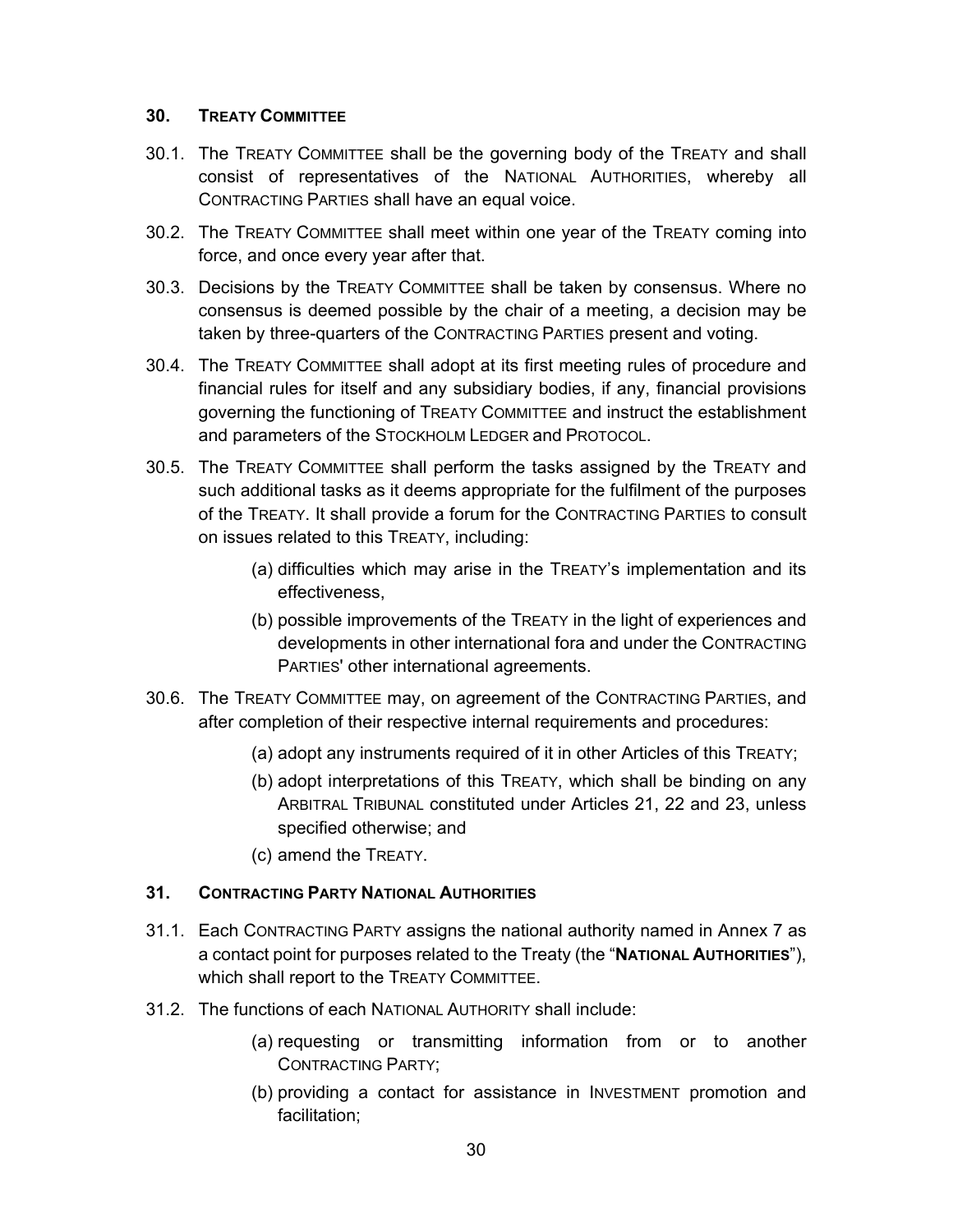- (c) maintaining statistics about inward and outward INVESTMENT of the CONTRACTING PARTY;
- (d) handling enquiries in relation to the conduct of INVESTMENTS or INVESTORS of the CONTRACTING PARTY;
- (e) investigating and seeking to resolve concerns or conflicts raised by individuals or civil society groups in relation to the conduct of INVESTORS or INVESTMENTS;
- (f) reporting on any matters dealt with under Paragraph (e);
- (g) aid in the process of permitting and licensing, such as in relation to environmental and building licenses; and
- (h) any other functions a CONTRACTING PARTY incorporates into its work.

### **PART 8 FINAL PROVISIONS**

#### **32. AMENDMENT**

- 32.1. The TREATY COMMITTEE may agree on any modification of, or addition to, this TREATY.
- 32.2. When so agreed by the TREATY COMMITTEE pursuant to Article 30.6, and approved in accordance with the applicable legal procedures of the CONTRACTING PARTY, a modification or addition to the TREATY shall constitute an integral part of this TREATY for those CONTRACTING PARTIES that become party to the amendment.

#### **33. ANNEXES**

33.1. The Annexes to this TREATY constitute an integral part of this TREATY.

## **34. ENTRY INTO FORCE**

34.1. This Treaty shall enter into force 90 calendar days after the receipt by the Depository of the third instrument of ratification or accession to this TREATY.

#### **35. WITHDRAWAL**

- 35.1. Any CONTRACTING PARTY may withdraw from this TREATY by written notification to the TREATY COMMITTEE. This Treaty shall expire for the withdrawing CONTRACTING PARTY 180 calendar days after the date of such notification. Any such withdrawal shall not affect the TREATY's validity with respect to the other CONTRACTING PARTIES.
- 35.2. Notwithstanding Article 35.1, the rights and obligations of INVESTORS and INVESTMENTS and HOST CONTRACTING PARTIES and HOME CONTRACTING PARTIES in relation to that INVESTMENT or INVESTOR, shall continue to be effective for a further period of ten years for INVESTMENTS made before the date of withdrawal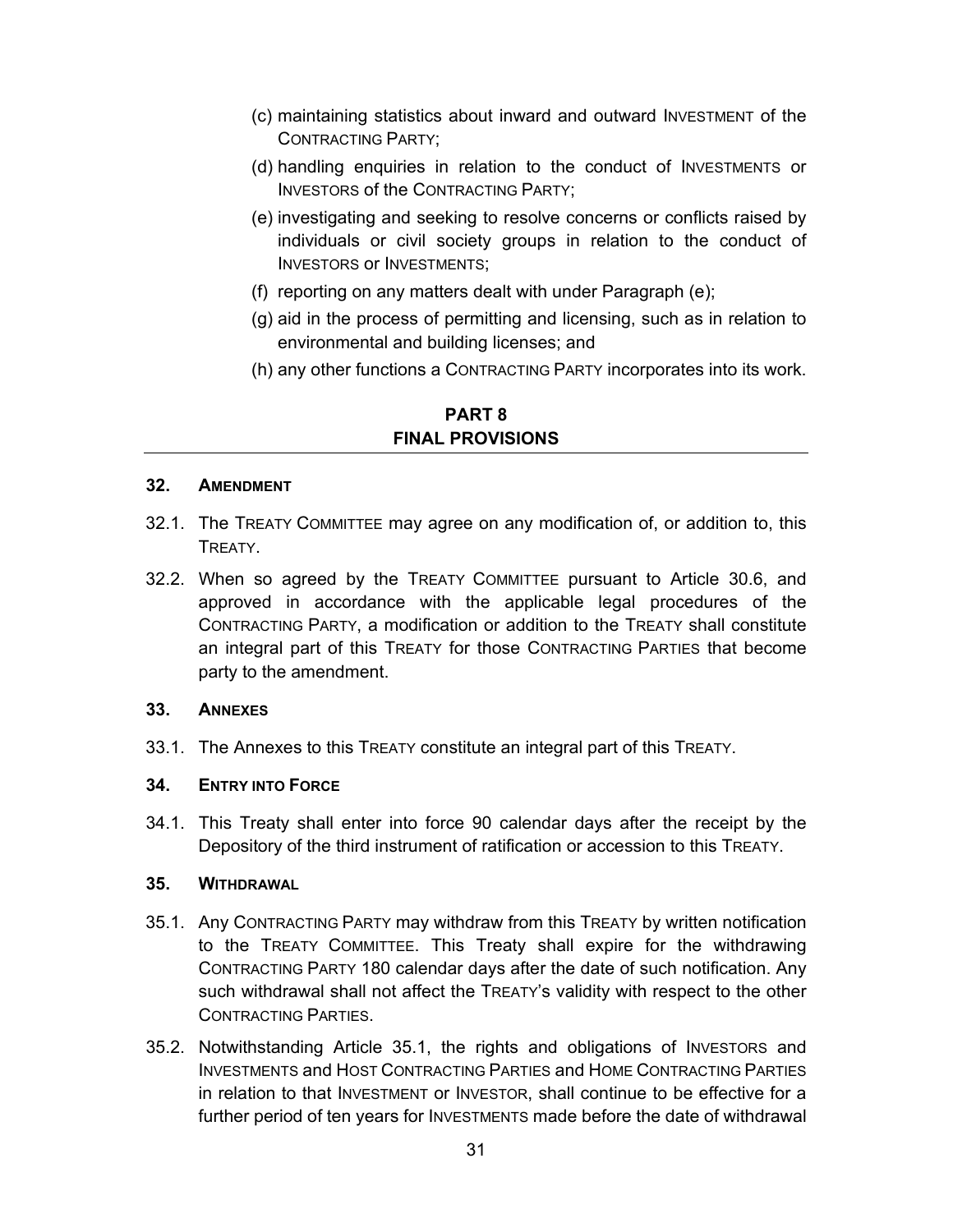with respect to the withdrawing CONTRACTING PARTY. The 10-year period shall be extended to the full period of any INVESTMENT contract, agreement or authorization if one is in existence at the time of the withdrawal.

## **36. AUTHENTIC TEXT**

36.1. The English language text of this TREATY shall be its authentic language.

# **37. DEPOSITARY**

37.1. The depositary of this TREATY shall be the Secretary-General of the United Nations (the "**DEPOSITORY**").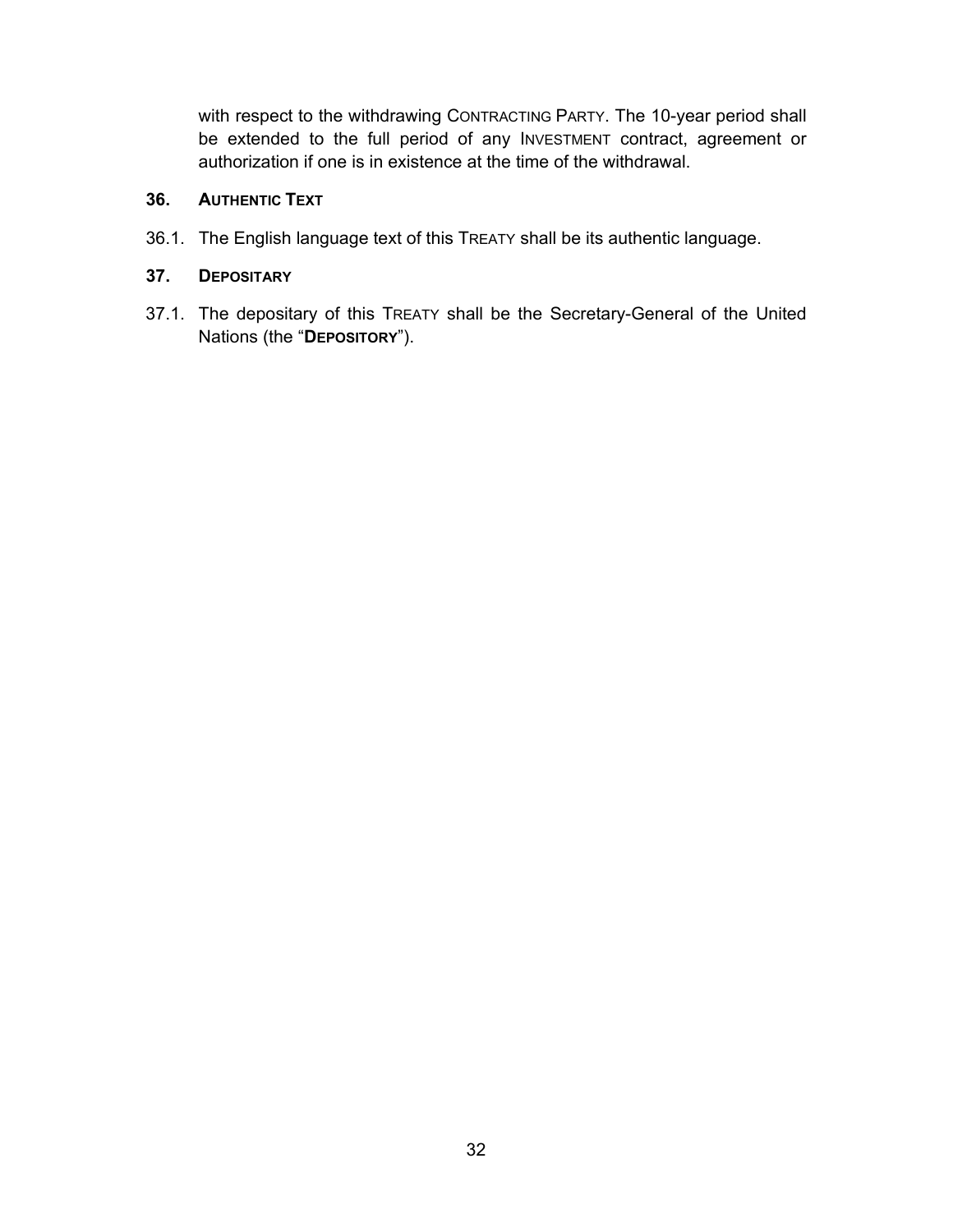#### **ANNEX 1 Requirements for the Acceptance of Certificates of Origin**

CONTRACTING PARTIES shall accept CERTIFICATES OF ORIGIN if they are directly recorded in an automated way on the STOCKHOLM LEDGER and include the following data:

- (a) A unique identification number;
- (b) A standardized unit of production;
- (c) Date and time stamp of production;
- (d) The type of production resource;
- (e) The location of the production resource;
- (f) Vintage of production resource; and
- (g) Greenhouse gas emissions of the production resource.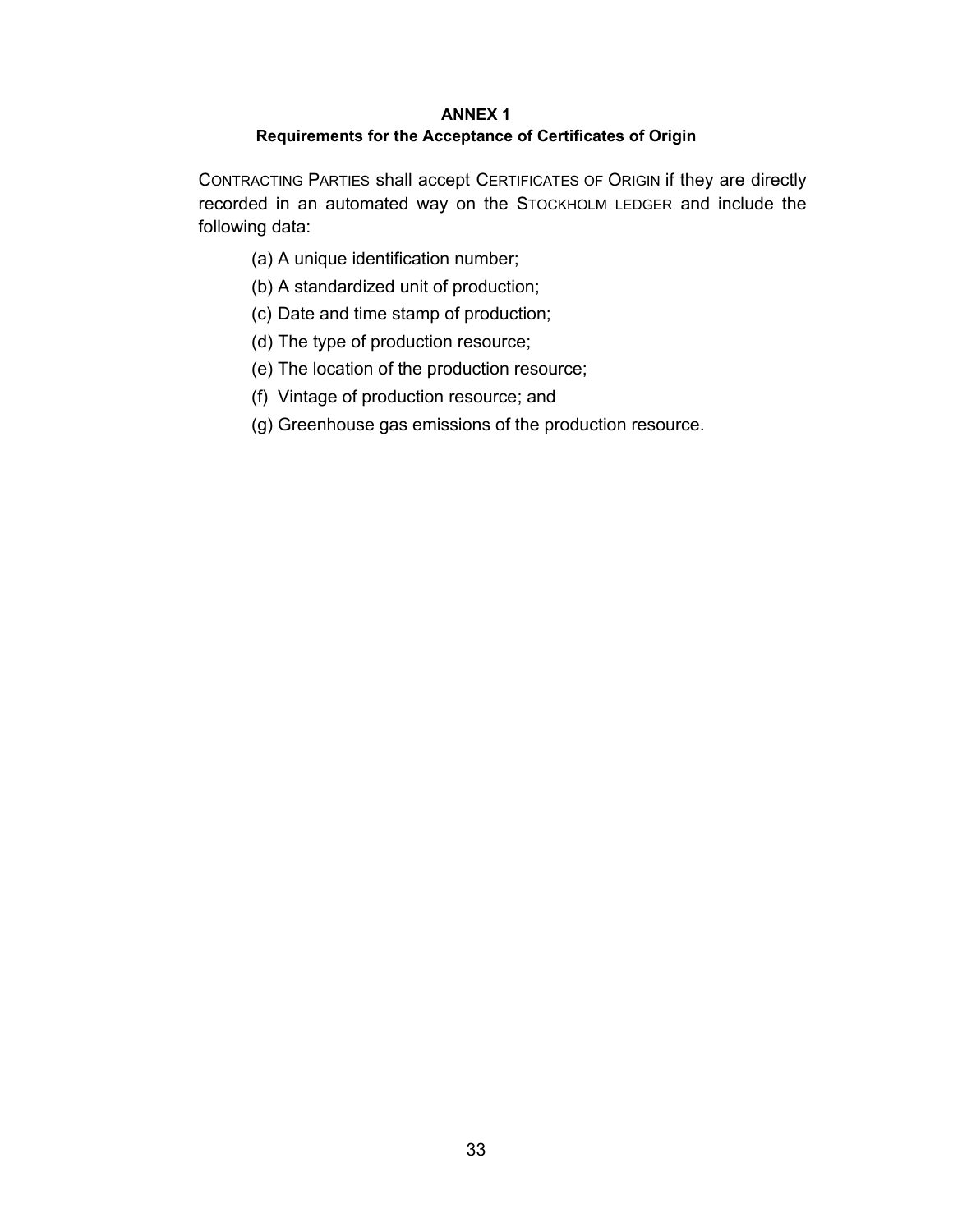#### **ANNEX 2**

#### **Verification of Compliance with Host Contracting Party NDC**

Compliance of an INVESTMENT with the NDC of a HOST CONTRACTING PARTY needs to be verified in the following way:

- (a) If not provided within the NDC of a HOST CONTRACTING PARTY, the greenhouse gas emission reduction target of the NDC needs to be broken down into sectors (i.e. electricity production, heat production, transport, buildings, industry, agriculture, forestry and land use) in order to determine the sector-specific emission intensity per year under which the NDC target will be reached.
- (b) The sector-specific emission intensity per year shall then be compared to the emission intensity of the INVESTMENT over its projected INVESTMENT life time.
- (c) If the INVESTMENT requires additional infrastructure to operate in an economically desired way, such as reserve capacity for variable renewable energy generators, an adequate share of the emissions of the additional infrastructure shall be added to the emissions of the INVESTMENT.
- (d) The additional infrastructure shall thereby have the sector-specific emission intensity as per the NDC.
- (e) Compliance to the HOST CONTRACTING PARTY NDC is verified if the INVESTMENTS emission intensity is continuously lower than the sectorspecific emission intensity of the HOST CONTRACTING PARTY's NDC.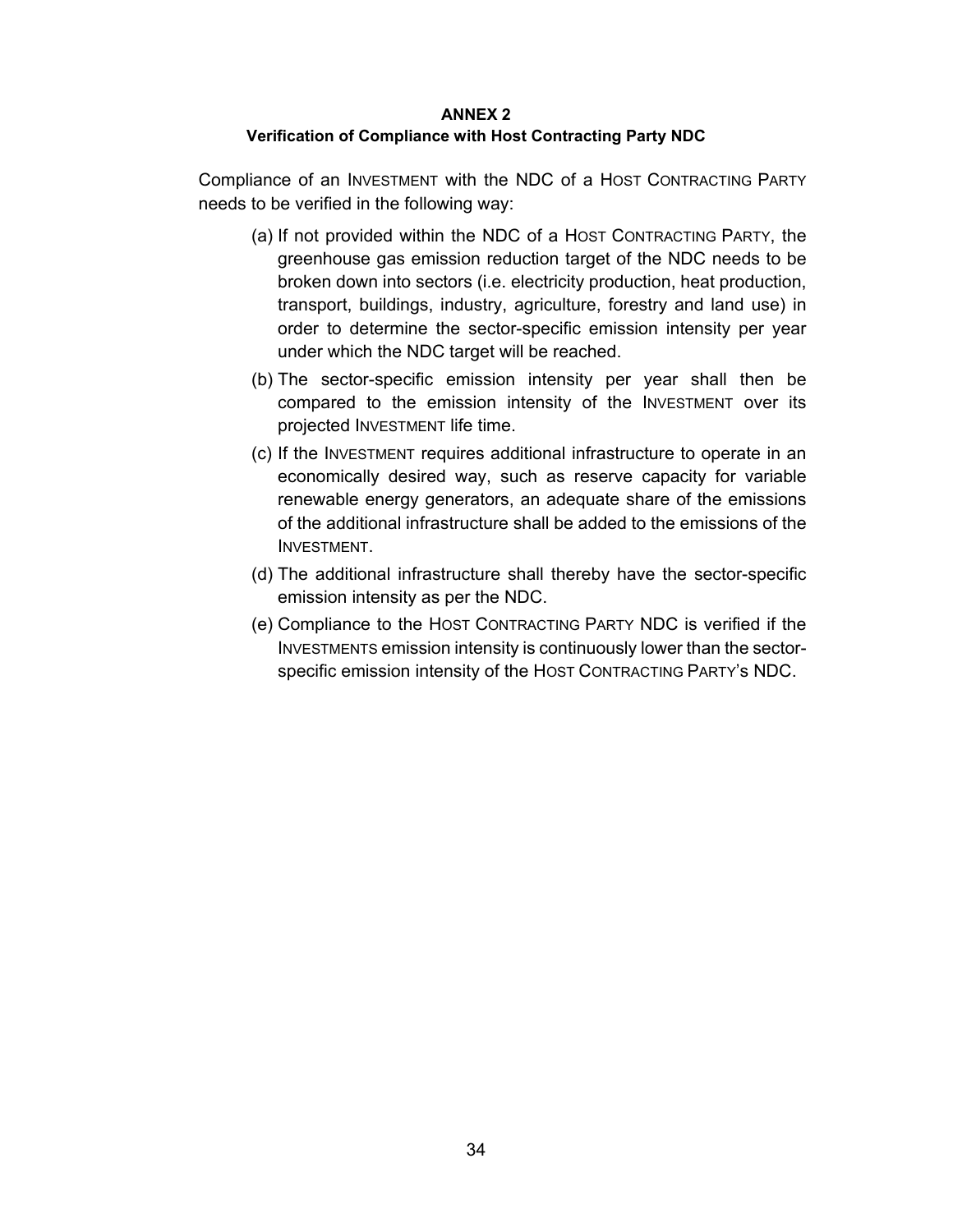## **ANNEX 3 Further Elements of FET standard agreed by Contracting Parties**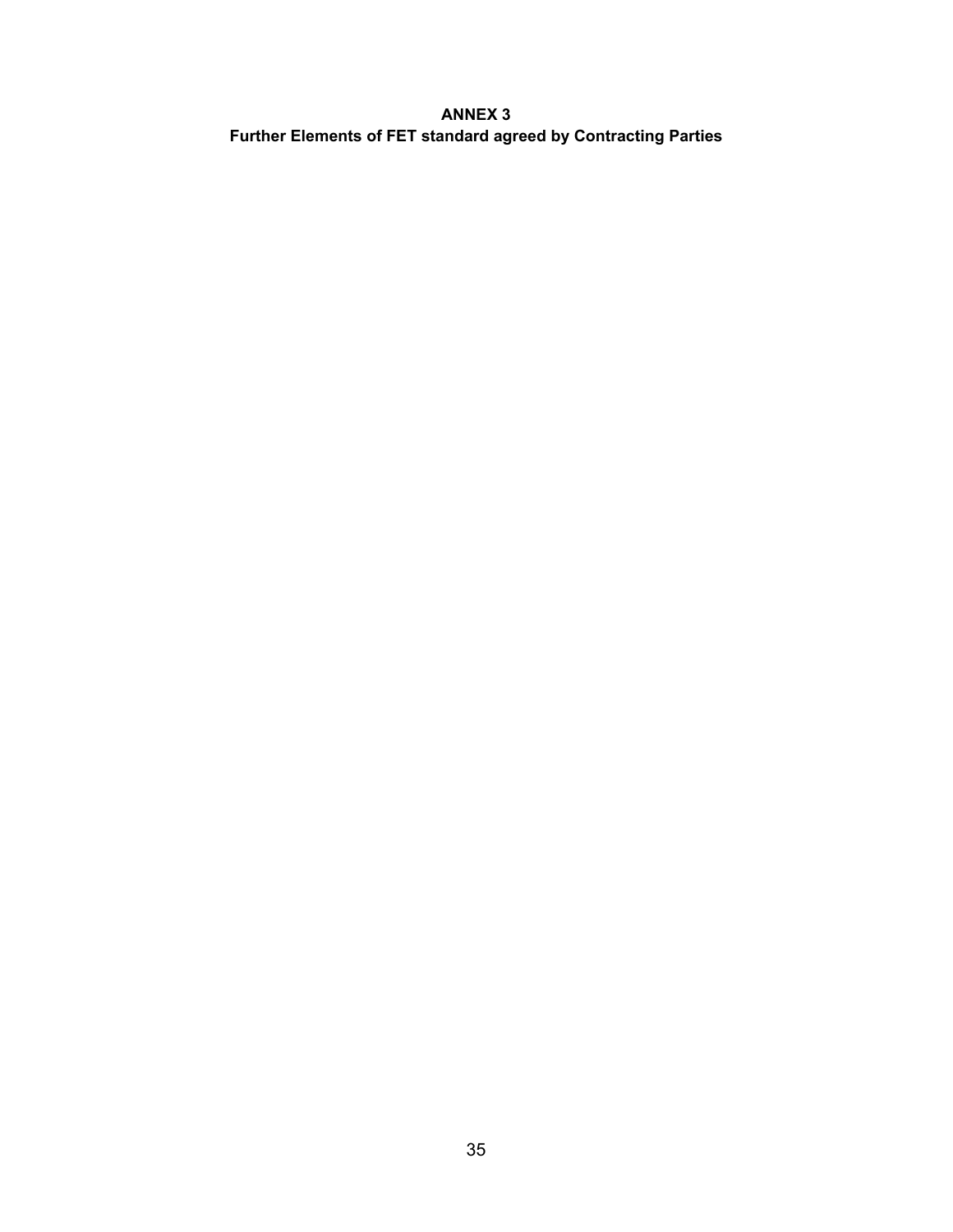## **ANNEX 4 Contracting Parties opting into Article 18.2 (Umbrella Clause)**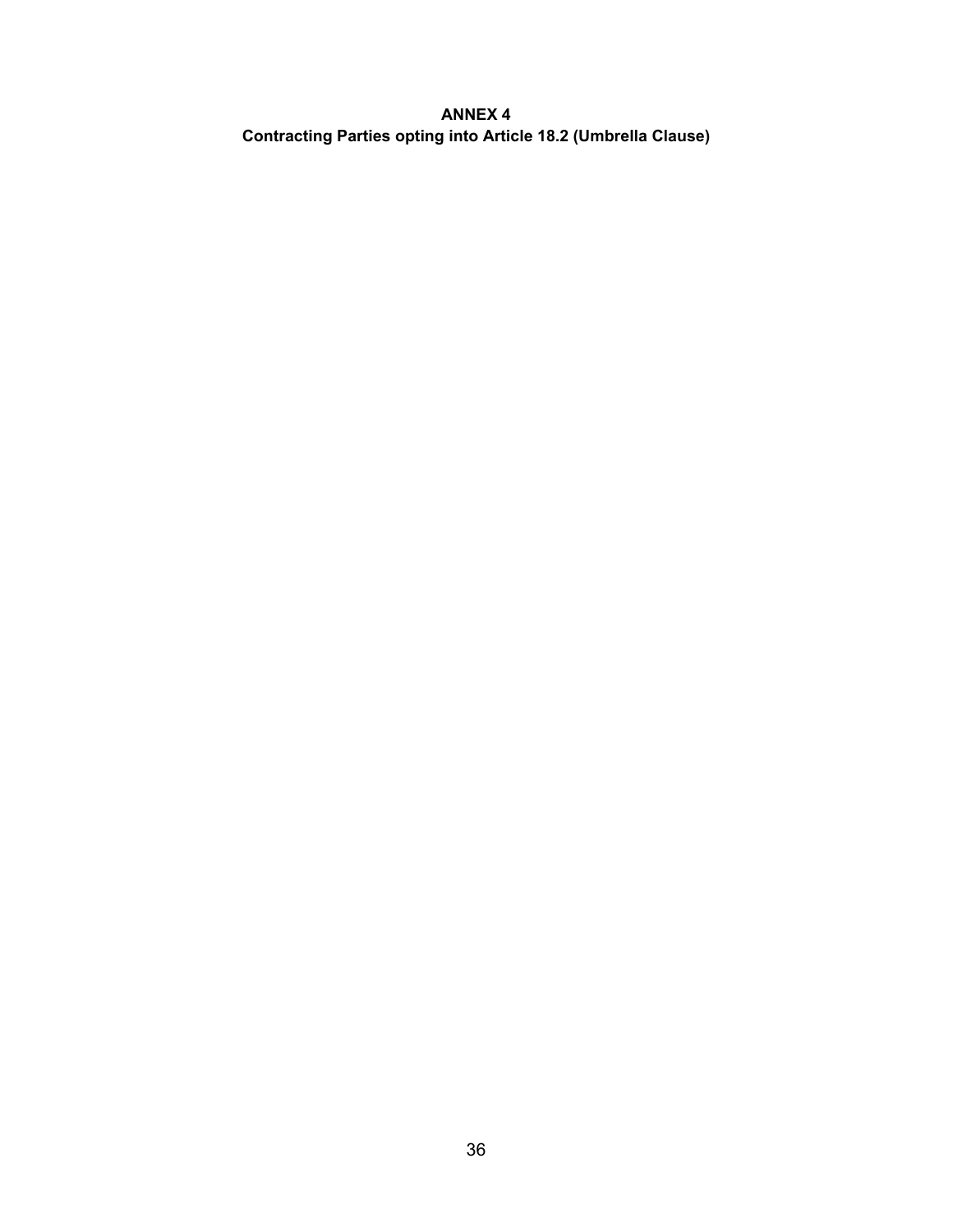### **ANNEX 5 Reservations for Maintained Non-Conforming Measures**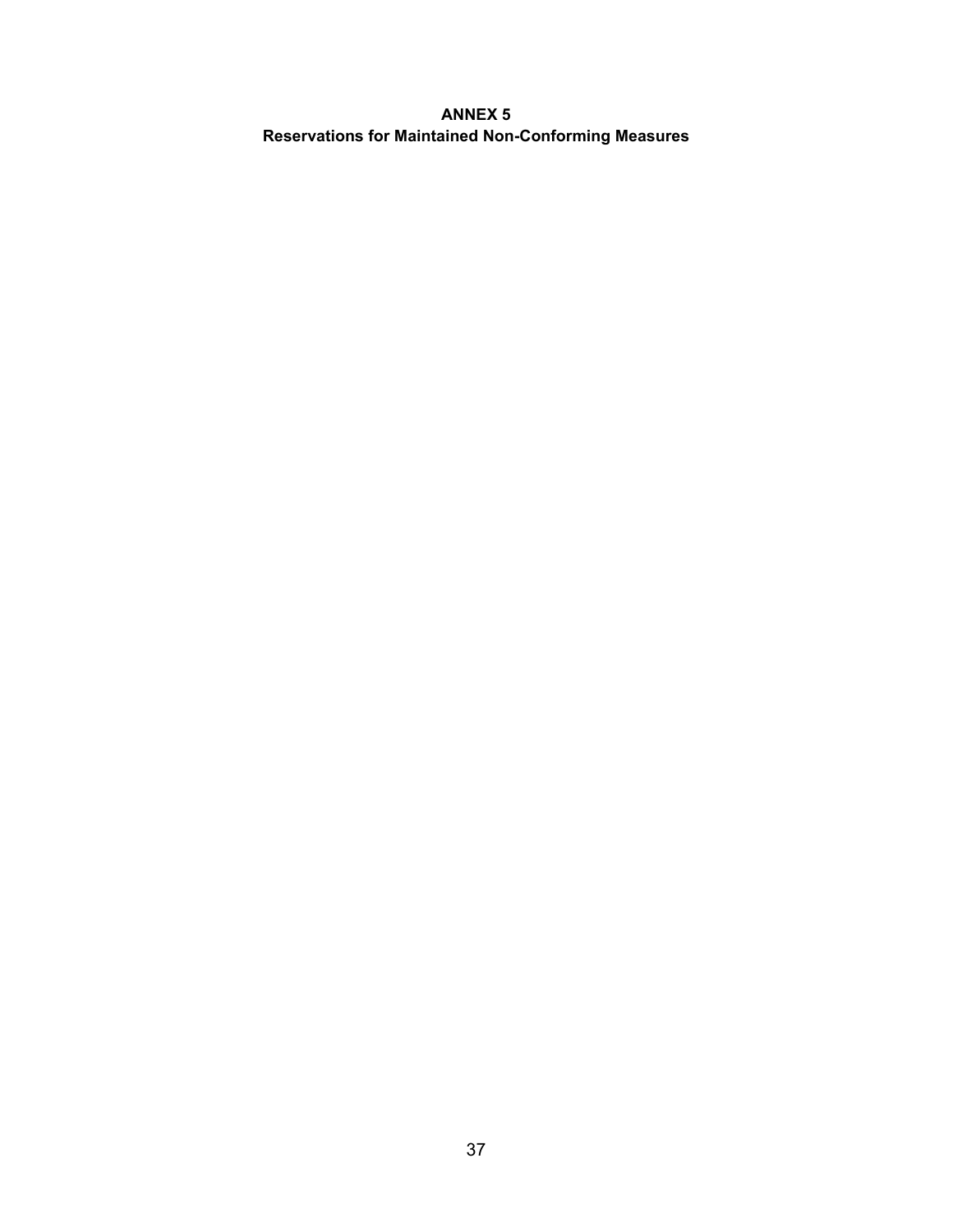## **ANNEX 6 List of Contracting Parties opting into Multilateral Arbitration Agreement**